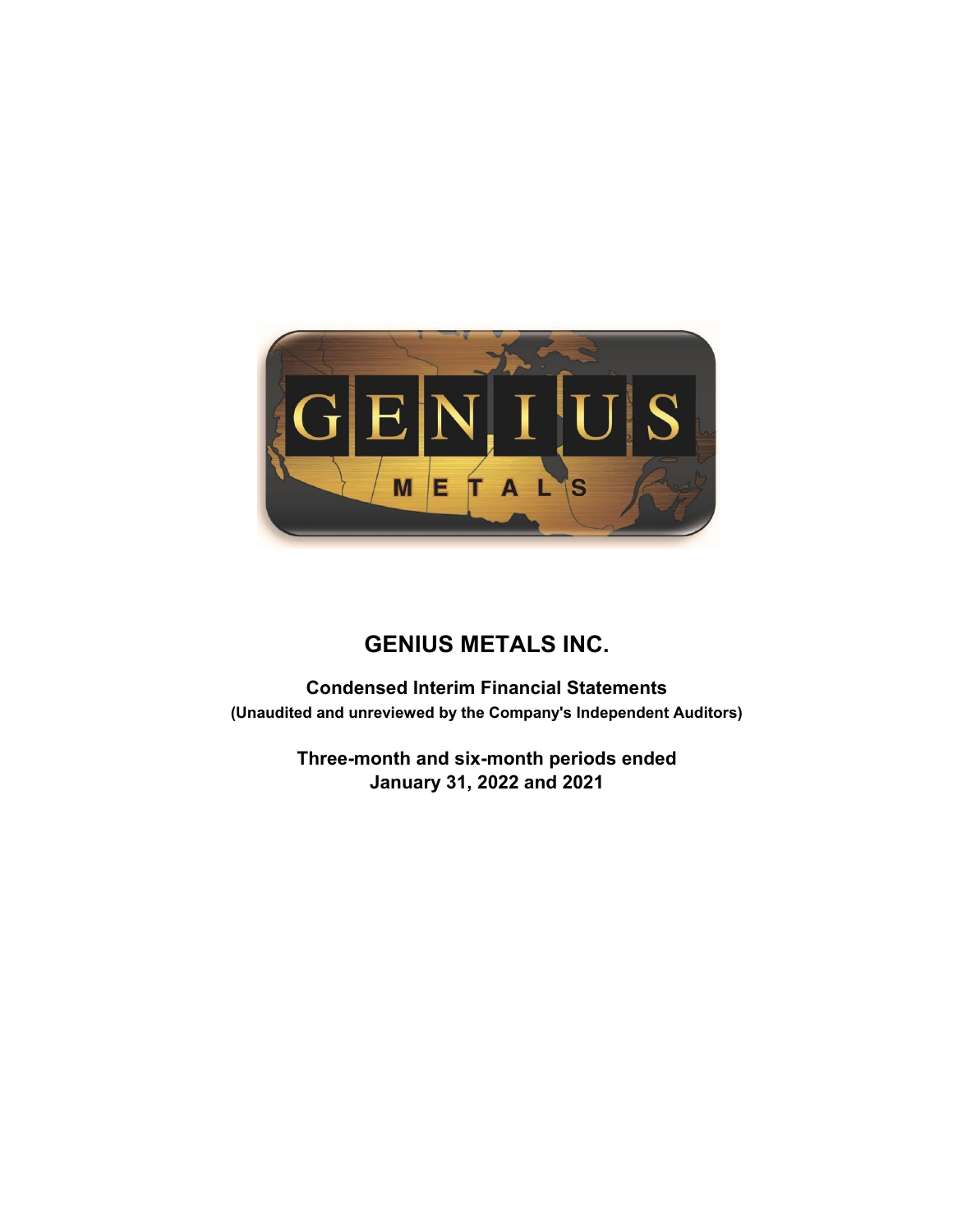## **Condensed Interim Financial Statements**

Three-month and six-month periods ended January 31, 2022 and 2021

## **Condensed Interim Financial Statements**

|    | Notes to Condensed Interim Financial Statements |  |  |  |  |  |  |
|----|-------------------------------------------------|--|--|--|--|--|--|
| 1  |                                                 |  |  |  |  |  |  |
| 2  |                                                 |  |  |  |  |  |  |
| 3  |                                                 |  |  |  |  |  |  |
| 4  |                                                 |  |  |  |  |  |  |
| 5  |                                                 |  |  |  |  |  |  |
| 6  |                                                 |  |  |  |  |  |  |
| 7  |                                                 |  |  |  |  |  |  |
| 8  |                                                 |  |  |  |  |  |  |
| 9  |                                                 |  |  |  |  |  |  |
| 10 |                                                 |  |  |  |  |  |  |
| 11 |                                                 |  |  |  |  |  |  |
| 12 |                                                 |  |  |  |  |  |  |
| 13 |                                                 |  |  |  |  |  |  |
| 14 |                                                 |  |  |  |  |  |  |
| 15 |                                                 |  |  |  |  |  |  |
| 16 |                                                 |  |  |  |  |  |  |
| 17 |                                                 |  |  |  |  |  |  |
|    |                                                 |  |  |  |  |  |  |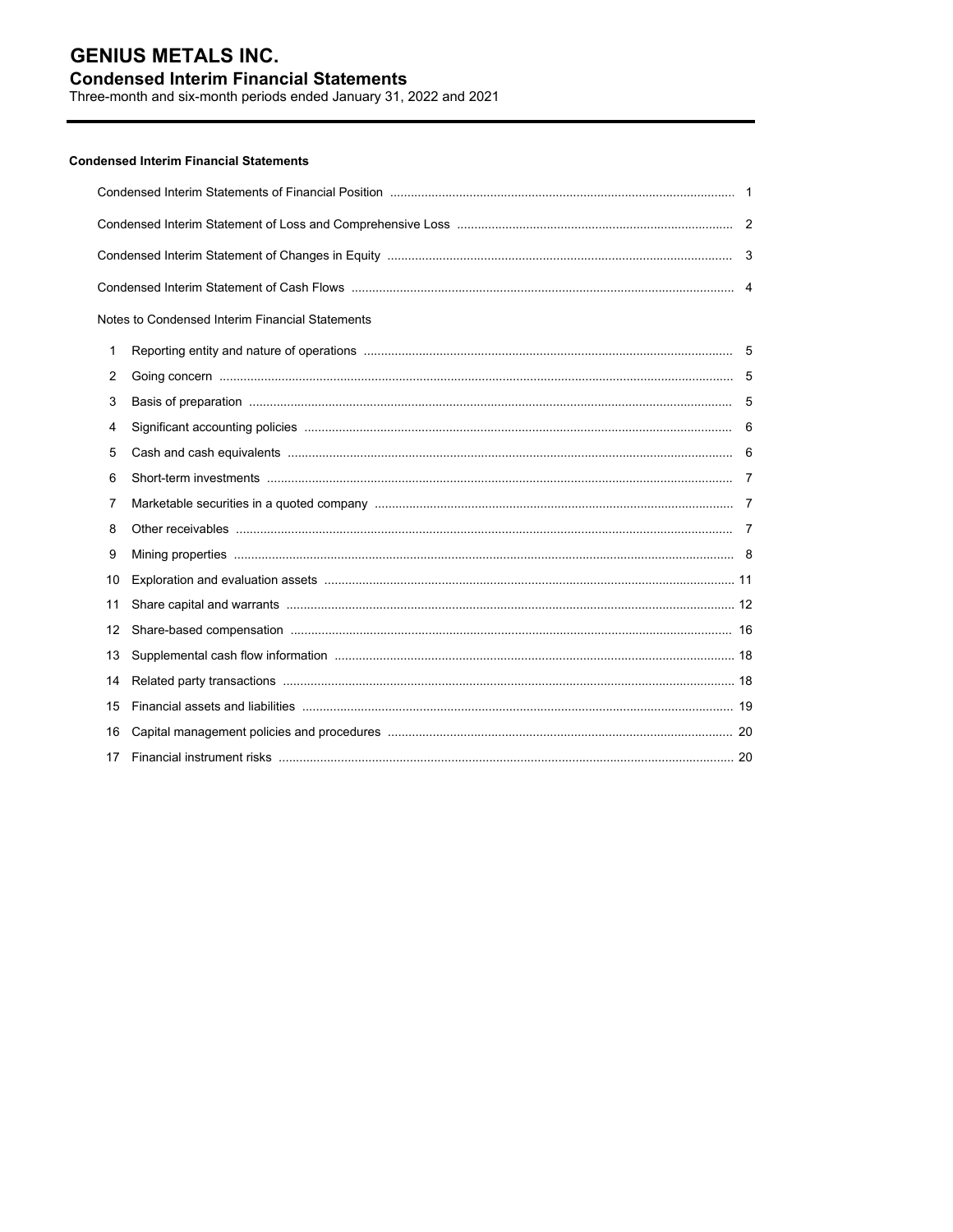## **Condensed Interim Statements of Financial Position**

As at January 31, 2022 and July 31, 2021 (in Canadian dollars)

|                                                              |             | January 31  | July 31     |
|--------------------------------------------------------------|-------------|-------------|-------------|
|                                                              | <b>Note</b> | 2022        | 2021        |
| <b>Assets</b>                                                |             | \$          | \$          |
|                                                              |             |             |             |
| <b>Current assets:</b>                                       |             |             |             |
| Cash and cash equivalents                                    | 5           | 1,332,035   | 315,679     |
| Short-term investments                                       | 6           | 30,000      | 15,000      |
| Marketable securities                                        | 7           | 10,000      | 13,750      |
| Other receivables                                            | 8           | 722,586     | 532,637     |
| Prepaid expenses                                             |             | 30,651      | 34,511      |
| <b>Total current assets</b>                                  |             | 2,125,272   | 911,577     |
| <b>Non-current assets:</b>                                   |             |             |             |
| Deposits related to exploration and evaluation activities    |             |             | 260,000     |
| Property and equipment                                       |             | 4,638       | 4,075       |
| Mining properties                                            | 9           | 1,247,032   | 1,235,694   |
| Exploration and evaluation assets                            | 10          | 2,589,839   | 2,052,026   |
| <b>Total non-current assets</b>                              |             | 3,841,509   | 3,551,795   |
| <b>Total assets</b>                                          |             | 5,966,781   | 4,463,372   |
| <b>Liabilities and Equity</b><br><b>Current liabilities:</b> |             |             |             |
| Trade accounts payable and other liabilities                 |             | 219,473     | 972,336     |
| Other liability related to flow-through financings           |             | 79,052      |             |
| <b>Total current liabilities</b>                             |             | 298,525     | 972,336     |
| <b>Non-current liabilities:</b>                              |             |             |             |
| Loan                                                         |             | 35.198      | 32.803      |
| <b>Total non-current liabilities</b>                         |             | 35,198      | 32,803      |
| <b>Total liabilities</b>                                     |             | 333,723     | 1,005,139   |
| Equity:                                                      |             |             |             |
| Share capital                                                | 11          | 8,247,426   | 6,058,664   |
| Warrants                                                     | 11          | 919,496     | 652,080     |
| Share options                                                | 12          | 602,388     | 359,631     |
| Contributed surplus                                          |             | 407,751     | 196,051     |
| <b>Deficit</b>                                               |             | (4,544,003) | (3,808,193) |
| <b>Total equity</b>                                          |             | 5,633,058   | 3,458,233   |
| <b>Total liabilities and equity</b>                          |             | 5,966,781   | 4,463,372   |

Going concern, see Note 2.

The accompanying notes are an integral part of these condensed interim financial statements.

These financial statements were approved and authorized for issue by the Board of Directors on March 24, 2022.

| $\overline{c}$ | $\sim$ |  |
|----------------|--------|--|
| anule:         | Johr   |  |
| VIIF.          | Booth  |  |
| ~              | . .    |  |
|                | Š      |  |
| - -            | -      |  |
| Jirector       | שוו∟   |  |
|                |        |  |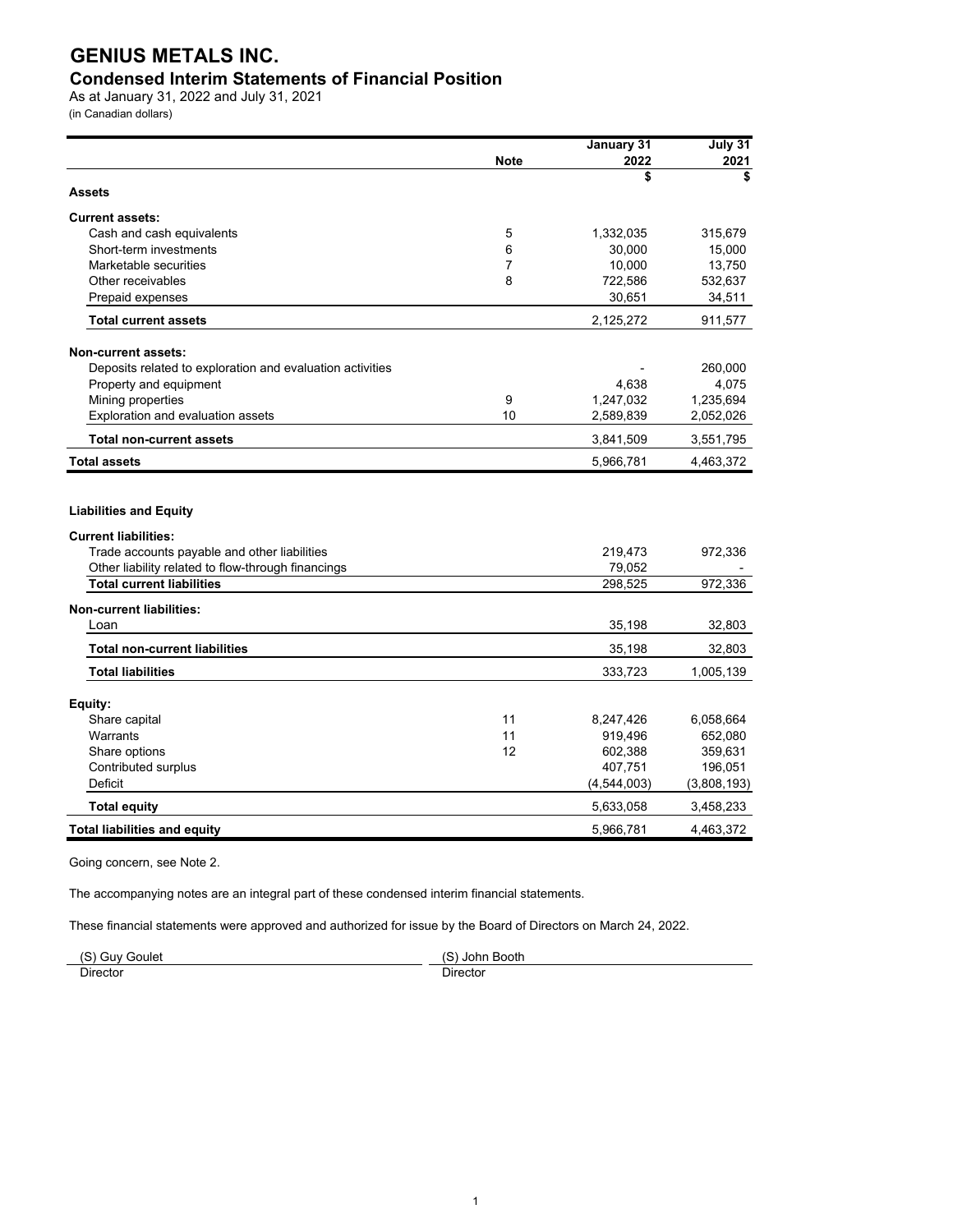## **Condensed Interim Statement of Loss and Comprehensive Loss**

Three-month and six-month periods ended January 31, 2022 and 2021 (in Canadian dollars)

|                                                                               |             |            | Three-month period ended | Six-month period ended |            |  |
|-------------------------------------------------------------------------------|-------------|------------|--------------------------|------------------------|------------|--|
|                                                                               |             | January 31 | January 31               | January 31             | January 31 |  |
|                                                                               | <b>Note</b> | 2022       | 2021                     | 2022                   | 2021       |  |
|                                                                               |             | \$         | \$                       | \$                     | \$         |  |
| General and administrative expenses:                                          |             |            |                          |                        |            |  |
| Salaries and employee benefit expense                                         |             | 92,958     | 63,573                   | 160,244                | 122,220    |  |
| Management and consulting fees                                                |             | 67,857     | 39,182                   | 114,715                | 82,072     |  |
| Travel, promotion and marketing                                               |             | 90,150     | 67,217                   | 207,692                | 98,020     |  |
| Registration, listing fees and shareholders information                       |             | 31,237     | 27,982                   | 124,714                | 35,993     |  |
| Professional fees                                                             |             | 29,679     | 46,907                   | 84,562                 | 74,020     |  |
| Supplies and office expenses                                                  |             | 15,692     | 16,006                   | 26,306                 | 25,277     |  |
| Share-based compensation                                                      | 12          | 35,239     |                          | 242,757                | 174,610    |  |
| Write-down of mining properties                                               | 9           | 5,023      |                          | 5,023                  |            |  |
| Write-down of exploration and evaluation assets                               | 10          | 10,573     |                          | 10,573                 |            |  |
| Part XII.6 tax                                                                |             |            | (3,738)                  |                        | (2,486)    |  |
| Depreciation of property and equipment                                        |             | 597        | 453                      | 1,154                  | 906        |  |
| Operating loss before other (revenues) expenses and income tax                |             | 379,005    | 257,582                  | 977,740                | 610,632    |  |
| Other expenses (revenues):                                                    |             |            |                          |                        |            |  |
| Gain on settlement/adjustment of trade accounts payable and other liabilities |             |            |                          | (212, 239)             |            |  |
| Finance expense                                                               |             | 2,063      | 1,771                    | 4,495                  | 3,358      |  |
| Change in fair value of marketable securities                                 | 7           | 1,250      | 1,875                    | 3,750                  | 5,625      |  |
| Exchange loss                                                                 |             | (4)        | 6                        | 467                    | 139        |  |
| Total other expenses (revenues)                                               |             | 3,309      | 3,652                    | (203, 527)             | 9,122      |  |
|                                                                               |             |            |                          |                        |            |  |
| Loss before income tax                                                        |             | (382, 314) | (261, 234)               | (774, 213)             | (619, 754) |  |
| Income tax recovery                                                           |             | 26,731     | 53,081                   | 38,403                 | 87,972     |  |
| Net loss and comprehensive loss                                               |             | (355, 583) | (208, 153)               | (735, 810)             | (531, 782) |  |
|                                                                               |             |            |                          |                        |            |  |
| Weighted average number of common shares outstanding                          |             | 46,760,672 | 26,565,566               | 44,619,831             | 25,721,262 |  |
| Basic and diluted loss per share:                                             |             | (0.01)     | (0.01)                   | (0.02)                 | (0.02)     |  |

The accompanying notes are an integral part of these condensed interim financial statements.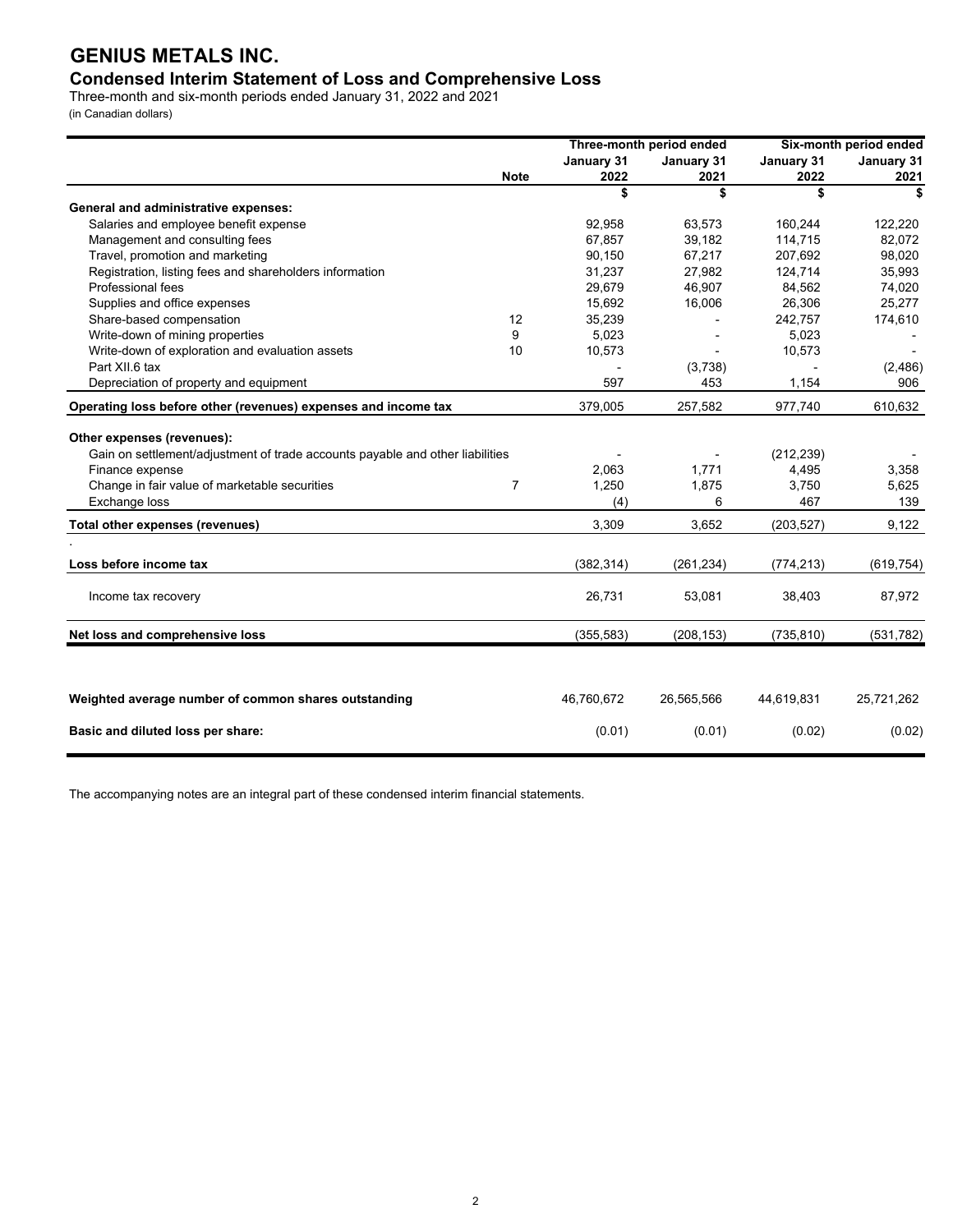## **Condensed Interim Statement of Changes in Equity**

Three-month and six-month periods ended January 31, 2022 and 2021 (in Canadian dollars)

|                                                |             | <b>Number</b> |                 |               |                |                    |                   |              |
|------------------------------------------------|-------------|---------------|-----------------|---------------|----------------|--------------------|-------------------|--------------|
|                                                |             | of shares     | <b>Share</b>    |               | <b>Share</b>   | <b>Contributed</b> |                   | <b>Total</b> |
|                                                | <b>Note</b> | outstanding   | capital         | Warrants      | <b>Options</b> | surplus            | <b>Deficit</b>    | equity       |
| Balance as at July 31 2021                     |             | 33,791,184    | \$<br>6,058,664 | \$<br>652,080 | \$<br>359,631  | \$<br>196,051      | Ŝ.<br>(3,808,193) | 3,458,233    |
| Shares and units issued:                       |             |               |                 |               |                |                    |                   |              |
| Private placements                             | 11          | 9.562.500     | 1,492,478       | 420.022       |                |                    |                   | 1,912,500    |
| Flow-through private placements                | 11          | 3,383,238     | 806,091         | 59,094        |                |                    |                   | 865,185      |
| As payment of consulting fees                  | 11          | 23,750        | 6,175           |               |                |                    |                   | 6,175        |
|                                                |             |               |                 |               |                |                    |                   |              |
| Share issuance costs                           | 11          |               | (115, 982)      |               |                |                    |                   | (115,982)    |
| Warrants expired                               | 11          |               |                 | (211,700)     |                | 211,700            |                   |              |
| Share-based compensation                       | 12          |               |                 |               | 242.757        |                    |                   | 242,757      |
| Transaction with owners                        |             | 46,760,672    | 8,247,426       | 919,496       | 602,388        | 407,751            | (3,808,193)       | 6,368,868    |
| Net loss and comprehensive loss for the period |             |               |                 |               |                |                    | (735, 810)        | (735, 810)   |
| Balance as at January 31 2022                  |             | 46,760,672    | 8,247,426       | 919,496       | 602,388        | 407,751            | (4,544,003)       | 5,633,058    |
|                                                |             |               |                 |               |                |                    |                   |              |
| Balance as at July 31 2020                     |             | 21,686,113    | 4,182,783       | 210,234       | 185,021        | 196,051            | (2,519,584)       | 2,254,505    |
| Shares and units issued:                       |             |               |                 |               |                |                    |                   |              |
| Private placements                             | 11          | 6.849.776     | 1,017,394       | 283,466       |                |                    |                   | 1,300,860    |
| Flow-through private placements                | 11          | 539,314       | 104,374         | 1,466         |                |                    |                   | 105,840      |
| As payment of consulting fees                  | 11          | 23,750        | 5,107           |               |                |                    |                   | 5,107        |
| Share issuance costs                           | 11          |               | (28, 402)       |               |                |                    |                   | (28, 402)    |
| Share-based compensation                       | 12          |               |                 |               | 174,610        |                    |                   | 174,610      |
| Transaction with owners                        |             | 29,098,953    | 5,281,256       | 495,166       | 359,631        | 196,051            | (2,519,584)       | 3,812,520    |
| Net loss and comprehensive loss for the period |             |               |                 |               |                |                    | (531, 782)        | (531, 782)   |
| Balance as at January 31 2021                  |             | 29,098,953    | 5,281,256       | 495,166       | 359,631        | 196,051            | (3,051,366)       | 3,280,738    |

The accompanying notes are an integral part of these condensed interim financial statements.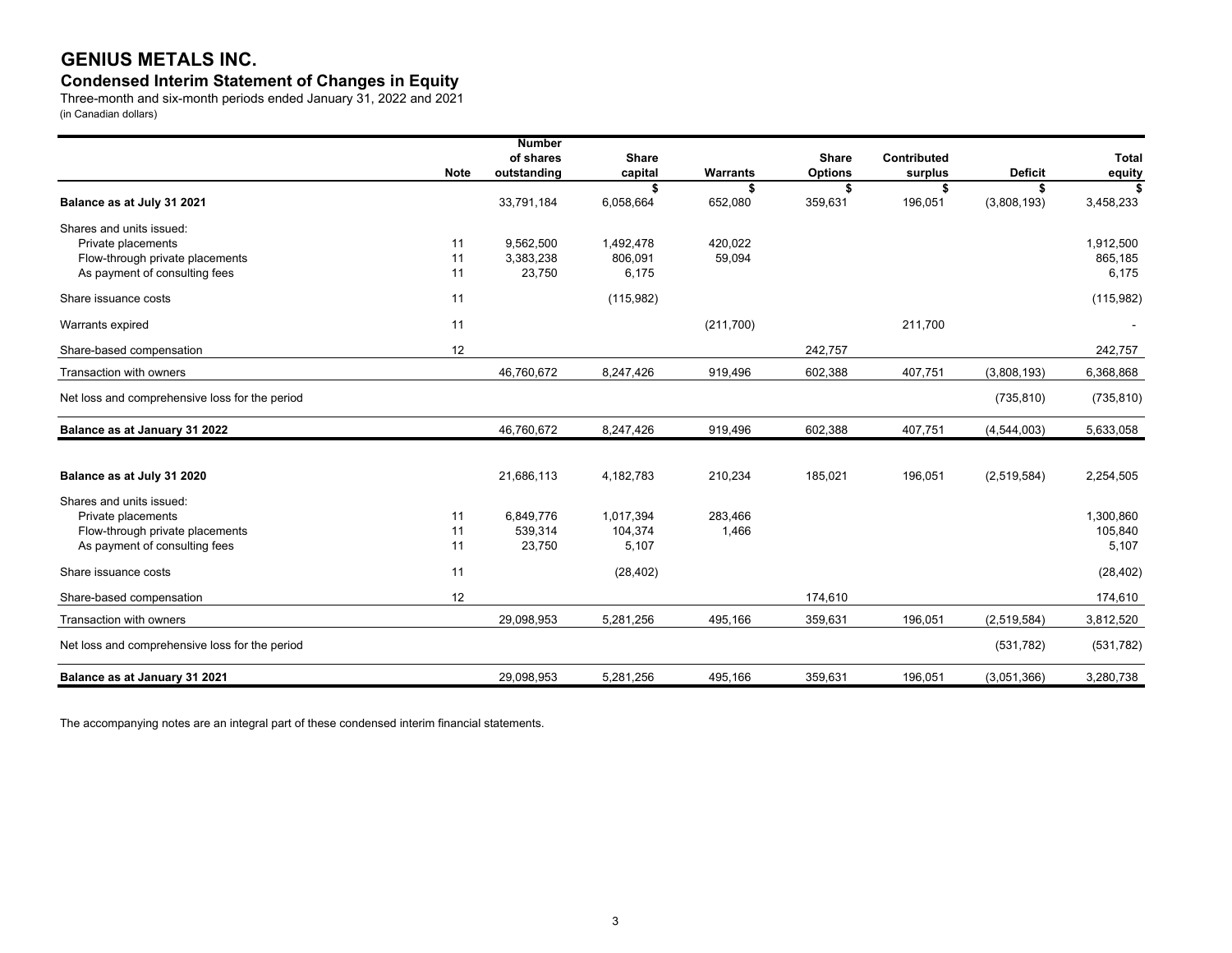## **Condensed Interim Statement of Cash Flows**

Three-month and six-month periods ended January 31, 2022 and 2021

(in Canadian dollars)

|                                                                                         |             |                | Six-month period ended |
|-----------------------------------------------------------------------------------------|-------------|----------------|------------------------|
|                                                                                         |             | January 31     | January 31             |
|                                                                                         | <b>Note</b> | 2022           | 2021                   |
|                                                                                         |             | \$             | \$                     |
| <b>Operating activities:</b><br>Net loss                                                |             |                |                        |
|                                                                                         |             | (735, 810)     | (531, 782)             |
| Adjustments for:<br>Income tax recovery                                                 |             | (38, 403)      |                        |
|                                                                                         |             | 6,175          | (87, 972)              |
| Consulting fees paid through issuance of shares                                         |             |                |                        |
| Change in fair value of marketable securities<br>Depreciation of property and equipment |             | 3,750<br>1,154 | 5,625<br>906           |
| Effective interest on loan                                                              |             |                |                        |
|                                                                                         |             | 2,395          | 1,561                  |
| Gain on settlement/adjustment of trade accounts payable and other liabilities           |             | (212, 239)     |                        |
| Share-based compensation                                                                |             | 242,757        | 174,610                |
| Write-down of mining properties                                                         |             | 5,023          |                        |
| Write-down of exploration and evaluation assets                                         |             | 10,573         |                        |
| Operating activities before changes in working capital items                            |             | (714, 625)     | (437, 052)             |
| Change in sales tax receivables                                                         |             | (27, 346)      | (26, 872)              |
| Change in prepaid expenses                                                              |             | 3,860          | (9, 575)               |
| Change in trade accounts payable and accrued liabilities                                |             | (113, 949)     | (106, 223)             |
| Change in working capital items                                                         |             | (137, 435)     | (142, 670)             |
| Cash flows used for operating activities                                                |             | (852,060)      | (579, 722)             |
| <b>Financing activities:</b>                                                            |             |                |                        |
| Proceeds from private placement                                                         |             | 1,912,500      | 1,246,967              |
| Proceeds from flow-through placement                                                    |             | 982,640        | 211,680                |
| Government contribution                                                                 |             |                | 6,000                  |
| Share issuance costs                                                                    |             | (115,982)      | (33, 504)              |
| Cash flows from financing activities                                                    |             | 2,779,158      | 1,431,143              |
| Investing activities:                                                                   |             |                |                        |
| Purchase of short-term investment                                                       |             | (15,000)       |                        |
| Acquisition of equipment                                                                |             | (1,717)        |                        |
| Acquisition of mining properties                                                        |             | (20, 022)      | (58, 897)              |
| Decrease in deposits related to exploration and evaluation activities                   |             | 260,000        |                        |
| Increase in exploration and evaluation assets                                           |             | (1, 134, 003)  | (721, 575)             |
|                                                                                         |             |                |                        |
| Cash flows used for investing activities                                                |             | (910, 742)     | (780, 472)             |
| Net change in cash and cash equivalents                                                 |             | 1,016,356      | 70,949                 |
| Cash and cash equivalents, beginning of period                                          |             | 315,679        | 405,380                |
| Cash and cash equivalents, end of period                                                |             | 1,332,035      | 476,329                |

Additional disclosures of cash flows information (Note 13).

The accompanying notes are an integral part of these condensed interim financial statements.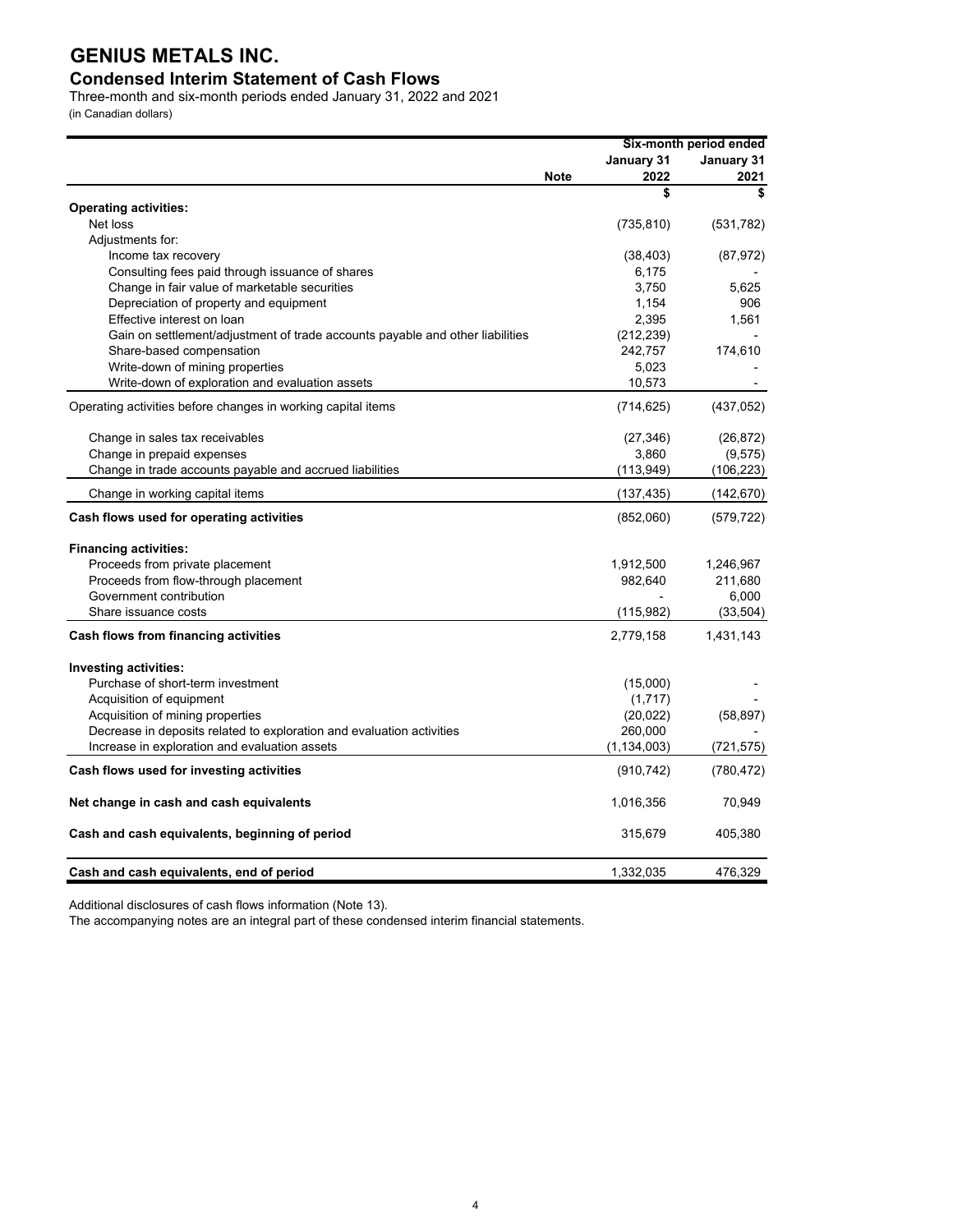## **Notes to Condensed Interim Financial Statements**

Three-month and six-month periods ended January 31, 2022 and 2021 (in Canadian dollars)

## **1. Reporting entity and nature of operations:**

Genius Metals Inc. (hereafter the "Company" or "Genius Metals" or "GENI") is engaged in the acquisition and exploration of mineral properties.

Genius Metals is a company domiciled in Canada. Genius Metals was incorporated on May 25, 2018 under the Canada Business Corporations Act. Genius Metals is a public company and was listed since October 31, 2018 on the Canadian Securities Exchange ("CSE") and its trading symbol is "GENI". The Company has since listed on the TSX.V Stock Exchange ("TSXV") trading under the symbol "GENI" and has begun trading solely on this exchange since September 30, 2021. On January 18, 2022, in addition to trading on the TSXV, its shares commenced also trading on the American Stock Exchange OTCQB Market under the symbol "GNSMF".

The Company's head office, which is also the main establishment is located at 22 Lafleur Avenue North, suite 203, Saint-Sauveur, Québec, Canada J0R 1R0 and its web site is www.geniusmetals.com.

### **2. Going concern:**

The accompanying financial statements have been prepared on the basis of the on going concern assumption meaning the Company will be able to realize its assets and discharge its liabilities in the normal course of business. In assessing whether the going concern assumption is appropriate, management takes into account all available information about the future, which is at least, but not limited to, 12 months from the end of the reporting period.

Management is aware, in making its assessment, of material uncertainties related to events and conditions that may cast a significant doubt on the Company's ability to continue as a going concern and, accordingly, the appropriateness of the use of accounting principles applicable to a going concern. These financial statements do not reflect the adjustments to the carrying values of assets and liabilities, expenses and financial position classifications that would be necessary if the going concern assumption was not appropriate. These adjustments could be material.

For the six-month period ended January 31, 2022, the Company recorded a net loss of \$735,810 (\$531,782 for the six-month period ended January 31, 2021) and has an accumulated deficit of \$4,544,003 as at January 31, 2022 (\$3,808,193 as at July 31, 2021). Besides the usual needs for working capital, the Company must obtain funds to enable it to meet the timelines of its exploration programs and to pay its overhead and administrative costs. As at January 31, 2022, the Company had a working capital of \$1,826,747 (a negative working capital of \$60,759 as at July 31, 2021) consisting of cash and cash equivalents of \$1,332,035 (\$315,679 in cash and cash equivalents as at July 31, 2021). Management believes that these funds will not be sufficient to meet the obligations and liabilities of the Company. These uncertainties cast significant doubt regarding the Company's ability to continue as a going concern. Any funding shortfall may be met in the future in a number of ways, including but not limited to, the issuance of new equity instruments. Given that the Company has not yet determined whether its mineral properties contain mineral deposits that are economically recoverable, the Company has not yet generated income nor cash flows from its operations. The recovery of the cost of exploration and evaluation assets as well as other tangible and intangible assets, is subject to certain conditions: the discovery of economically recoverable reserves, the ability of the Company to obtain the necessary financing to continue the exploration, evaluation, development, construction and ultimately disposal of these assets. During the six-month period ended January 31, 2022, the Company has raised \$2,895,140 (\$2,391,438 during the year ended July 31, 2021) from private placements consisting of common shares and flow-through shares to fund exploration works and working capital. There is no assurance that it will succeed in obtaining additional financing in the future.

## **3. Basis of preparation:**

#### **3.1 Statement of compliance:**

These condensed interim financial statements have been prepared in accordance with the International Financial Reporting Standards ("IFRS"), issued by the International Accounting Standards Board ("IASB") in accordance with IAS 34, Interim Financial Reporting.

Certain information, in particular the accompanying notes, normally included in the audited annual financial statements prepared in accordance with IFRS has been omitted or condensed. Accordingly, these unaudited condensed interim financial statements do not include all the information required for full annual financial statements, and, therefore, should be read in conjunction with the audited annual financial statements of the Company and the notes thereto for the year ended July 31, 2021.

#### **3.2 Basis of measurement:**

The condensed interim financial statements have been prepared on the historical cost basis except for where IFRS requires recognition at fair value.

#### **3.3 Reporting global event:**

Since the beginning of March 2020, the outbreak of the novel strain of coronavirus, specifically identified as "COVID-19", has resulted in governments worldwide enacting emergency measures to combat the spread of the virus. These circumstances have increased business uncertainties and have heightened risk levels to operating businesses.

The Company shut down site activities on March 13, 2020 in accordance with provincial requirements as issued by Québec Government and Health Canada/Santé Québec. The Company re-commenced on-site activities in July 2020 and is continuing to further the Company's objectives during this uncertain and rapidly evolving time and is following the recommendations of Québec Government and Health Canada/Santé Québec. It is not possible to reliably estimate the length and severity of these developments and the potential impact on the financial results and condition of the Company and its operations in future periods.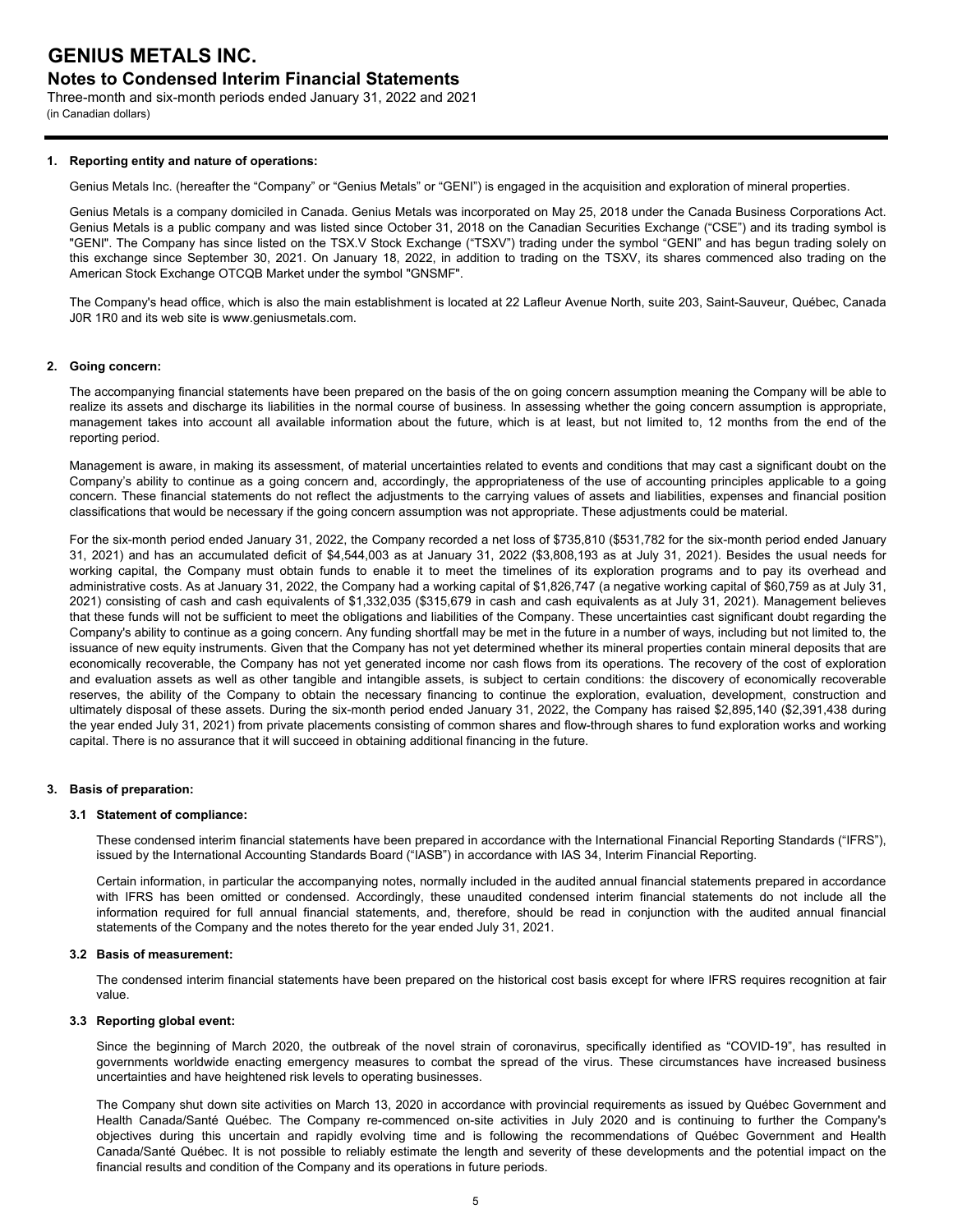## **Notes to Condensed Interim Financial Statements (continued)**

Three-month and six-month periods ended January 31, 2022 and 2021 (in Canadian dollars)

### **3. Basis of preparation (continued):**

## **3.3 Reporting global event (continued):**

The Company has put in place a rigorous protocol, in accordance with INSPQ (Institut national de santé publique du Québec) and CNESST (Commission des normes, de l'équité, de la santé et de la sécurité du travail) guidelines, to ensure the protection of all stakeholders in the region in the context of the COVID-19 pandemic. There was no material impact on the Company's operations at the date of these financial statements identified by management.

To help companies mitigate the negative effects of the COVID-19 pandemic, *Canada Revenue* has extended by 12 months the deadlines for eligible exploration and evaluation expenses incurred in connection with flow-through financing completed in 2019 and 2020 This means that the original deadlines of December 31, 2020 and 2021 for funding concluded in 2019 and 2020 respectively, have been postponed to December 31, 2021 and 2022.

## **3.4 Functional and presentation currency:**

The condensed interim financial statements are presented in Canadian dollars, which is the Company's functional currency.

### **3.5 Use of estimates and judgements:**

Critical judgments in applying the accounting policies of the Company in the preparation of these condensed interim financial statements and key assumptions related to these estimation uncertainties are the same as the ones listed and described in Note 3.5 of the annual audited financial statements of the Company as at July 31, 2021.

### **4. Significant accounting policies:**

These condensed interim financial statements have been prepared following the same accounting policies used in Note 5 of the annual audited financial statements for the year ended July 31, 2021.

### **4.1 Adoption of new accounting standard:**

There was no adoption of new accounting policies in preparing the condensed interim financial statements as at January 31, 2022.

#### **4.2 New standards and interpretations that have not yet been adopted:**

Since the issuance of the Company's audited financial statements for the year ended July 31, 2021, the IASB and IFRIC have issued no additional new and revised standards and interpretations which are applicable to the Company.

#### **5. Cash and cash equivalents:**

|      | January 31 | July 31   |
|------|------------|-----------|
|      | 2022       | 2021      |
|      |            | œ<br>- 10 |
| Cash | 332,035    | 315,679   |
|      | 1,332,035  | 315,679   |

#### **Funds reserved for exploration and evaluation expenditures:**

On December 21, 2020, the Company completed two flow-through private placements of \$18,980. The Company has until December 31, 2021 to incur eligible exploration and evaluation expenditures in order to comply with the requirements of flow-through private placement. As at January 31, 2022, the Company has fulfilled its obligation by incurring an amount of \$18,980 in exploration and evaluation expenditures before December 31, 2021 (completed during the quarter ended January 31, 2021).

On December 29, 2020, the Company completed two flow-through private placements of \$133,700. The Company has until December 31, 2021 to incur eligible exploration and evaluation expenditures in order to comply with the requirements of flow-through private placement. As at January 31, 2022, the Company has fulfilled its obligation by incurring an amount of \$133,700 in exploration and evaluation expenditures before December 31, 2021 (completed during the quarter ended January 31, 2021).

On April 29, 2021, the Company completed two flow-through private placements of \$27,998. The Company has until December 31, 2022 to incur eligible exploration and evaluation expenditures in order to comply with the requirements of flow-through private placement. As at January 31, 2022, the Company has fulfilled its obligation by incurring an amount of \$27,998 in exploration and evaluation expenditures before December 31, 2022 (completed during the quarter ended July 31, 2021).

On August 27, 2021, the Company completed two flow-through private placements of \$982,640. The Company has until December 31, 2022 to incur eligible exploration and evaluation expenditures in order to comply with the requirements of flow-through private placement. As at January 31, 2022, the Company incurred an amount of \$268,828 in exploration and evaluation expenditures and consequently has the obligation to incur the remaining amount of \$713,812 in exploration and evaluation expenditures before December 31, 2022.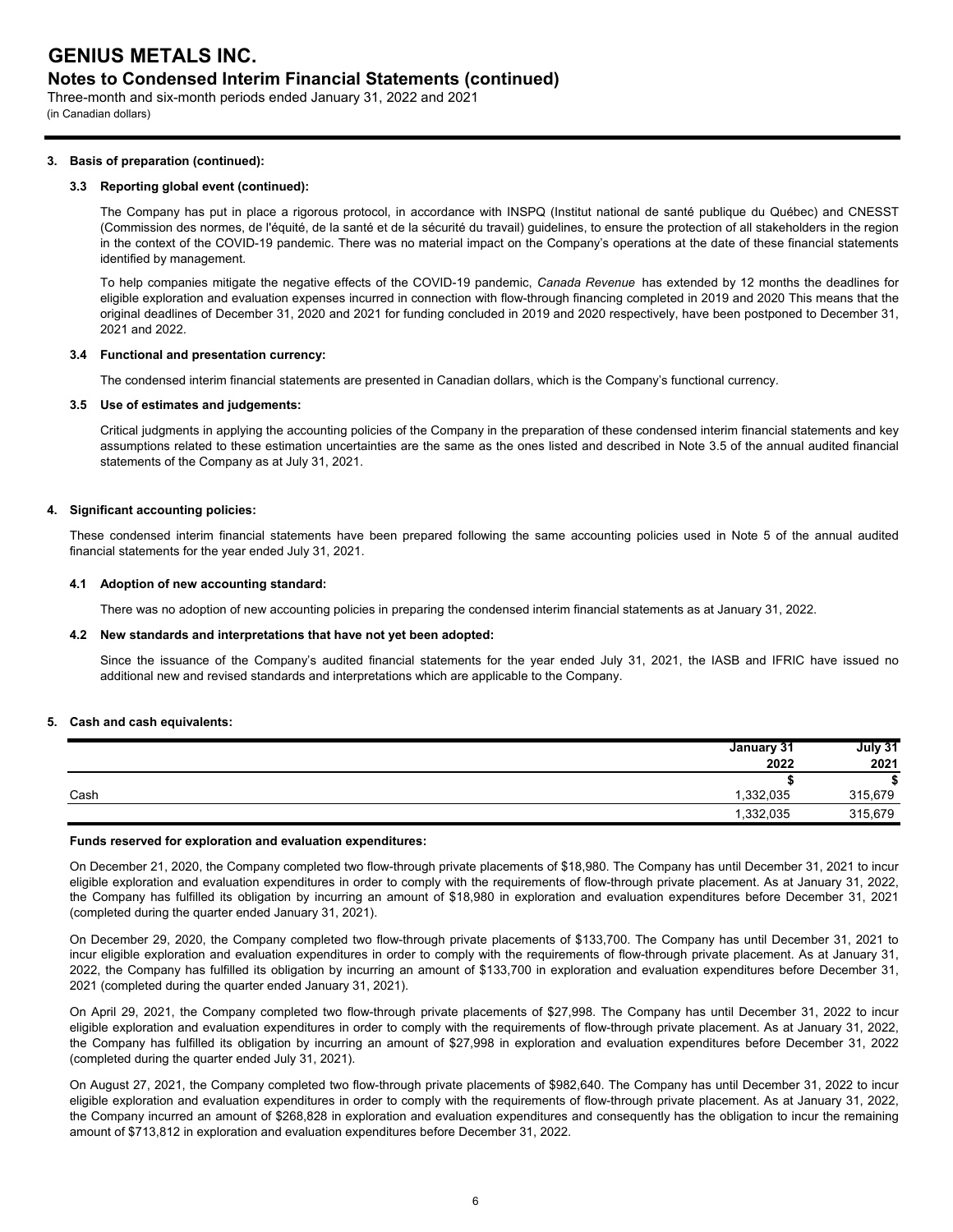## **Notes to Condensed Interim Financial Statements (continued)**

Three-month and six-month periods ended January 31, 2022 and 2021 (in Canadian dollars)

## **5. Cash and cash equivalents (continued):**

### **Funds reserved for exploration and evaluation expenditures (continued):**

There is no guarantee that the Company's exploration and evaluation expenditures will qualify as Canadian exploration expenses, even if the Company is committed to taking all the necessary measures in this regard. Refusal of certain expenses by the tax authorities could have a negative tax impact for investors.

## **6. Short-term investments:**

|                                                                                                                         | January 31 | July 31 |
|-------------------------------------------------------------------------------------------------------------------------|------------|---------|
|                                                                                                                         | 2022       | 2021    |
|                                                                                                                         |            |         |
| Guaranteed investment certificate, 0.10 % maturing in October 2022 is used as guarantee for credit cards                | 30.000     |         |
| Guaranteed investment certificate, 0.15 % maturing in December 2021 is used as guarantee for credit card <sup>(1)</sup> |            | 15.000  |
|                                                                                                                         | 30.000     | 15.000  |

(1) Guaranteed investment certificate cashed on October 13, 2021 and replaced by a guaranteed investment certificate of \$30 000.

## **7. Marketable securities in a quoted company:**

|               |                 |                          |                          | <b>Number of shares</b> |         |                          |                              |               | <b>Carrying value</b> |
|---------------|-----------------|--------------------------|--------------------------|-------------------------|---------|--------------------------|------------------------------|---------------|-----------------------|
|               | July 31         |                          |                          | January 31              | July 31 |                          |                              | Change        | January 31            |
|               | 2021            | Acquisition              | <b>Disposition</b>       | 2022                    | 2021    | <b>Acquisition</b>       | <b>Disposition</b>           | in fair value | 2022                  |
|               |                 |                          |                          |                         | \$      | \$                       | \$                           | \$            | \$                    |
| <b>Shares</b> |                 |                          |                          |                         |         |                          |                              |               |                       |
| <b>NSAU</b>   | 250,000         | $\overline{\phantom{a}}$ | $\overline{\phantom{a}}$ | 250,000                 | 13,750  | ٠                        | $\overline{\phantom{a}}$     | (3,750)       | 10,000                |
|               | 250,000         | $\overline{\phantom{0}}$ | $\overline{\phantom{a}}$ | 250,000                 | 13,750  | $\overline{\phantom{a}}$ | ٠                            | (3,750)       | 10,000                |
|               |                 |                          |                          |                         |         |                          |                              |               |                       |
|               |                 |                          |                          | <b>Number of shares</b> |         |                          |                              |               | <b>Carrying value</b> |
|               | July 31         |                          |                          | July 31                 | July 31 |                          |                              | Change        | July 31               |
|               | 2020            | Acquisition              | <b>Disposition</b>       | 2021                    | 2020    | <b>Acquisition</b>       | <b>Disposition</b>           | in fair value | 2021                  |
|               |                 |                          |                          |                         | \$      | \$                       | \$                           | \$            | \$                    |
| <b>Shares</b> |                 |                          |                          |                         |         |                          |                              |               |                       |
| <b>NSAU</b>   | $125,000^{(1)}$ | $125,000^{(2)}$          | $\overline{\phantom{a}}$ | 250,000                 | 18,750  | $11,875$ <sup>(2)</sup>  | $\overline{\phantom{a}}$     | (16, 875)     | 13,750                |
|               | 125,000         | 125,000                  | $\overline{\phantom{a}}$ | 250,000                 | 18,750  | 11,875                   | $\qquad \qquad \blacksquare$ | (16, 875)     | 13,750                |

(1) On December 9, 2019, the Company received 125,000 shares of MegumaGold Corp, ("NSAU") valued at \$21,250 in accordance with the terms of the Meaghers option agreement (Note 9).

(2) On December 29, 2020, the Company received 125,000 shares of NSAU valued at \$11,875 in accordance with the terms of the Meaghers option agreement (Note 9).

## **8. Other receivables:**

|                                             | January 31 | July 31 |
|---------------------------------------------|------------|---------|
|                                             | 2022       | 2021    |
|                                             |            |         |
| Sales tax receivable                        | 140.957    | 113,611 |
| Mining tax credits receivable               | 65.315     | 47,062  |
| Tax credits related to resources receivable | 516.314    | 371,964 |
|                                             | 722.586    | 532.637 |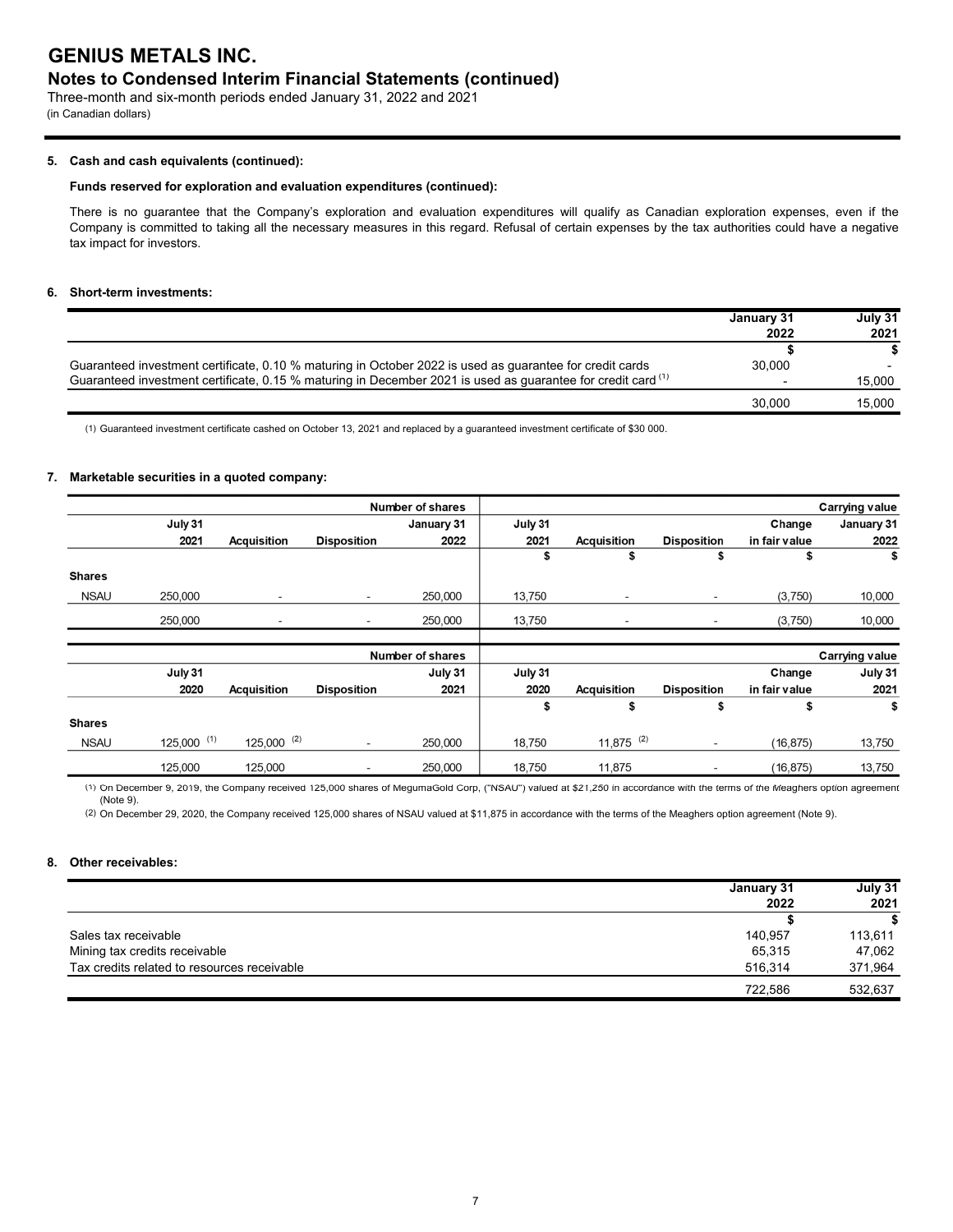## **Notes to Condensed Interim Financial Statements (continued)**

Three-month and six-month periods ended January 31, 2022 and 2021 (in Canadian dollars)

## **9. Mining properties:**

Mining properties can be detailed as follows:

|                                                 | July 31   |                    | <b>Licences</b> |                          |                    | January 31     |
|-------------------------------------------------|-----------|--------------------|-----------------|--------------------------|--------------------|----------------|
|                                                 | 2021      | <b>Acquisition</b> | & permits       | Impairment               | <b>Disposition</b> | 2022           |
|                                                 | \$        | \$                 | \$              | \$                       | \$                 | \$             |
| <b>Gold Properties:</b>                         |           |                    |                 |                          |                    |                |
| Sakami - QC                                     | 672,551   |                    | 10,226          |                          |                    | 682,777        |
| Iserhoff - QC                                   | 105,217   |                    | 2,765           | (5,023)                  |                    | 102,959        |
| Meaghers - NS                                   | 4,704     |                    | 2,500           |                          |                    | 7,204          |
| Blockhouse - NS                                 | 22,290    |                    |                 |                          |                    | 22,290         |
| Kemptville - NS                                 | 5,955     |                    |                 |                          |                    | 5,955          |
| Chocolate Lake - NS                             | 7,649     |                    |                 |                          |                    | 7,649          |
| Gold River - NS                                 | 1,905     |                    |                 |                          |                    | 1,905          |
| <b>Total Gold Properties</b>                    | 820,271   |                    | 15,491          | (5,023)                  |                    | 830,739        |
| <b>Base Metals:</b>                             |           |                    |                 |                          |                    |                |
| A Lake - NB                                     | 76,243    | L,                 | 870             | $\overline{\phantom{a}}$ |                    | 77,113         |
| <b>Total Base Metals</b>                        | 76.243    | $\blacksquare$     | 870             |                          |                    | 77,113         |
| Industrials & High-Tech Metals:                 |           |                    |                 |                          |                    |                |
| Dissimieux Lake - QC                            | 327,258   |                    |                 |                          |                    | 327,258        |
| KM381 - QC                                      | 11,922    |                    |                 |                          |                    | 11,922         |
| <b>Total Industrials &amp; High-Tech Metals</b> | 339,180   |                    |                 |                          |                    | 339,180        |
| <b>Grand total</b>                              | 1,235,694 |                    | 16,361          | (5,023)                  |                    | 1,247,032      |
|                                                 | July 31   |                    | <b>Licences</b> |                          |                    | <b>July 31</b> |
|                                                 | 2020      | <b>Acquisition</b> | & permits       | Impairment               | <b>Disposition</b> | 2021           |
|                                                 | \$        | \$                 | \$              | \$                       | \$                 | \$             |
| <b>Gold Properties:</b>                         |           |                    |                 |                          |                    |                |
| Sakami - QC                                     | 629,680   |                    | 42,871          |                          |                    | 672,551        |
| Iserhoff - QC                                   | 105,046   |                    | 171             |                          |                    | 105,217        |
| Meaghers - NS                                   | 12.870    |                    | 105             |                          | (8,271)            | 4,704          |
| Blockhouse - NS                                 | 24,969    |                    | 228             | (2,907)                  |                    | 22,290         |
| Kemptville - NS                                 | 5,755     |                    | 200             |                          |                    | 5,955          |
| Chocolate Lake - NS                             | 7,529     |                    | 120             |                          |                    | 7,649          |
| Gold River - NS                                 | 1,885     |                    | 20              |                          |                    | 1,905          |

| <b>Total Gold Properties</b>         | 787,734   |        | 43,715 | (2,907)   | (8,271)                  | 820,271   |
|--------------------------------------|-----------|--------|--------|-----------|--------------------------|-----------|
| <b>Base Metals:</b>                  |           |        |        |           |                          |           |
| A Lake - NB                          | 51.071    | 60.000 | 227    | (35,055)  |                          | 76,243    |
| Total Base Metals                    | 51,071    | 60.000 | 227    | (35,055)  | $\overline{\phantom{0}}$ | 76,243    |
| Industrials & High-Tech Metals:      |           |        |        |           |                          |           |
| Dissimieux Lake - QC                 | 326.095   |        | 1.163  |           | -                        | 327,258   |
| KM381 - QC                           | 2.696     |        | 9,226  |           |                          | 11,922    |
| Mt Cameron - NS                      | 267,194   |        |        | (267,194) |                          |           |
| Total Industrials & High-Tech Metals | 595.985   |        | 10,389 | (267,194) |                          | 339,180   |
| <b>Grand total</b>                   | 1,434,790 | 60.000 | 54,331 | (305,156) | (8,271)                  | 1,235,694 |

## **Sakami Property (Gold):**

The Property is located in the James Bay area of the Province of Québec. The property straddles the contact between Opinaca and La Grande geological sub-provinces over a distance of 35 km. The gold property comprises 588 mining claims (30,234 Hectares). During the year ended July 31, 2021, the Company acquired 224 additional claims.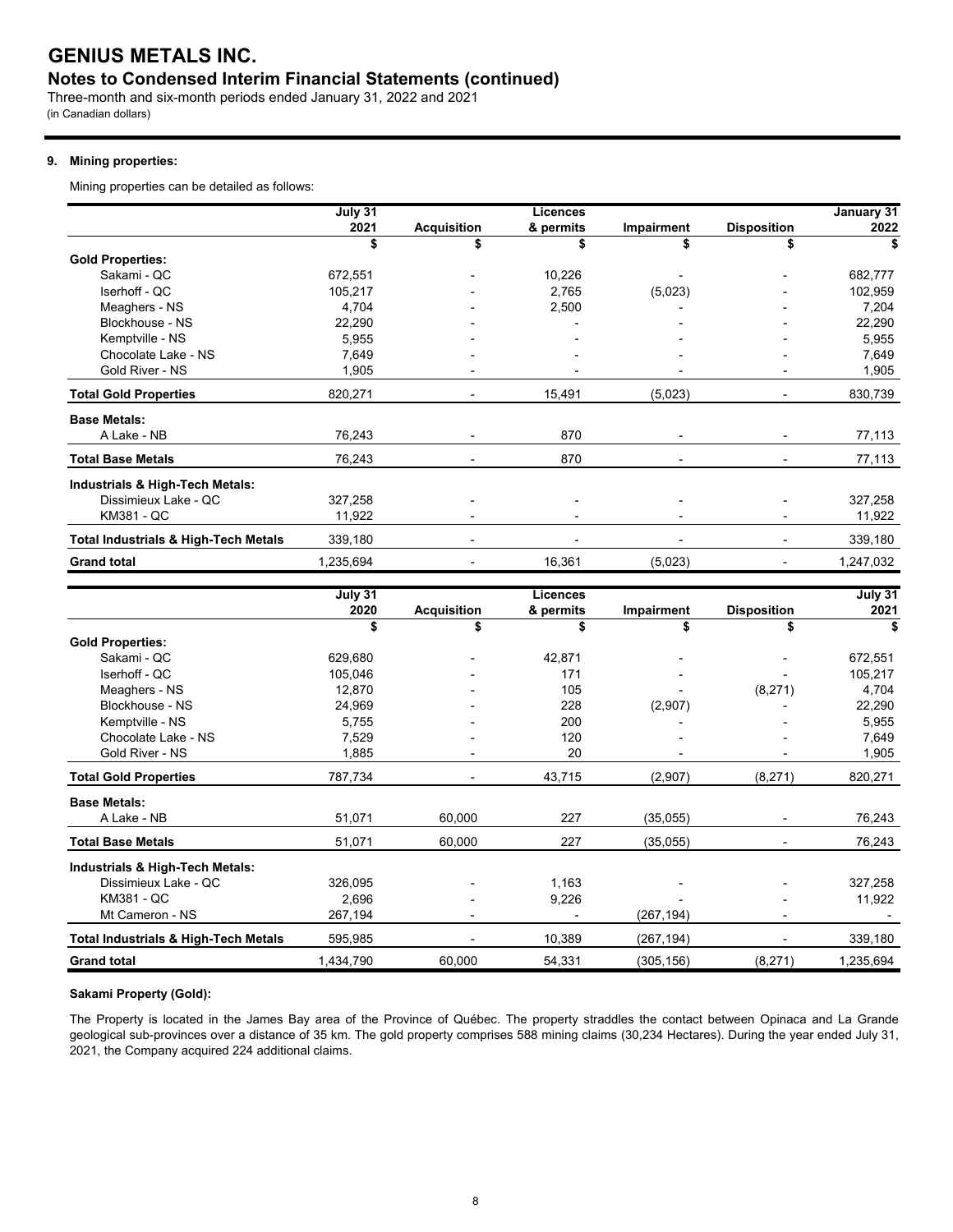Three-month and six-month periods ended January 31, 2022 and 2021 (in Canadian dollars)

## **9. Mining properties (continued):**

## **Iserhoff Property (Gold):**

On November 13, 2018, the Company acquired a 100% interest in Iserhoff Property from an independent prospector (former consultant) by issuing on November 23, 2018, 500,000 common shares at a price of \$0.24 per share for a consideration of \$120,000. The Property is subject to a 2% net smelter returns royalty (NSR) on production, of which 1% may be purchased at any time by the Company for \$1,000,000 at any time. The Iserhoff Property is located in the northern Abitibi Greenstone belt, Québec in the central and western areas of Bergères Township, about 55 km NNE of Lebelsur-Quévillion, Québec. The gold property comprises 41 mining claims totaling 2,293 hectares which will be 100% owned by Genius Metals. The property can be accessed by a network of forestry roads some of which join provincial highway 113 connecting Lebel-sur-Quévillion with Chibougamau. During the year ended July 31, 2021, the Company acquired 1 additional claim. During the six-month period ended January 31, 2022, the Company abandoned 2 claims and wrote down a part of the cost of the Iserhoff property (\$5,023 in mining properties and \$10,573 in exploration and evaluation assets).

## **Meaghers (Gold):**

The Meaghers property is located in South-Central Nova Scotia within the Halifax County, 39 km NE from the Halifax-Dartmouth conglomeration. The property consists of a continuous block of seven licenses, 100% owned by the Company, comprising 100 claims. Access from Halifax-Dartmouth urban center to the western end of the property is by a paved road system, whereas several secondary roads crisscross the entire Meaghers property.

On December 4, 2019, the Company has entered into a option agreement with MegumaGold Corp. ("MGC"), whereby MGC may earn a 70% interest in the Meaghers Property. Under the terms of the agreement the MGC may earn up to a 70% interest in 6 Genius Metals mineral exploration licences totalling 100 claims (1,620 Hectares) by satisfying the following conditions:

To earn its 49.9% initial interest as per the option agreement, MGC must issue common shares and incurred exploration expenses in the following timelines:

|                               |                          | <b>Exploration</b> |
|-------------------------------|--------------------------|--------------------|
|                               | <b>Shares</b>            | expenses           |
|                               |                          |                    |
| On or before December 9, 2019 | $125,000$ (1)            |                    |
| On or before December 4, 2020 | $125,000$ (2)            |                    |
| On or before June 4, 2021     | $\overline{\phantom{0}}$ | $100,000$ (3)      |
|                               | 250,000                  | 100,000            |

(1) These common shares were issued on December 9, 2019 at a price of \$0.17 per share. The consideration received on December 9, 2019 (125,000 shares of MGC valued at \$21,250) was recorded as a reduction of the mining properties and the exploration and evaluation assets of \$14,764 and \$6,486 respectively.

 $^{(2)}$  These common shares were issued on December 29, 2020 at a price of \$0.095 per share. The consideration received on December 29, 2020 (125,000 shares of  $(3)$  These exploration expenses were incurred on or before the date noted in the agreement. MGC valued at \$11,875) was recorded as a reduction of the mining properties and the exploration and evaluation assets of \$8,271 and \$3,604 respectively.

To earn an additional 21.1% interest as per the option agreement, MGC must incur exploration expenses in the following timelines:

|                                          | <b>Exploration</b> |
|------------------------------------------|--------------------|
|                                          | expenses           |
|                                          |                    |
| On or before June 4, 2022 <sup>(1)</sup> | 150,000            |
|                                          | 150,000            |

 $^{(1)}$  Within 12 months from the latest date of which MGC satisfies its 49.9% first initial earn.

Upon MGC fully exercising the option in its entirety to earn 70% of the Meaghers Property, Genius Metals shall have the option to convert its remaining 30% interest into a 2% net smelter royalty ("NSR"), resulting in MGC owning a 100% interest, and Genius Metals owning a 2% NSR on the Meaghers Property. MGC will have an option to acquire 50% of the 2% NSR for \$1.0 million, leaving Genius Metals with a 1.0% NSR.

As at January 31, 2022, MegumaGold held 49.9% of the Meaghers property.

## **Nova Scotia properties (Gold):**

Nova Scotia properties consisted of the following properties: Blockhouse Gold (23 claims), Kemptville NS (10 claims), Chocolate Lake NS (6 claims) and Gold River NS (1 claim). The properties are subject to a 1.5% NSR of which two-thirds (2/3) may be purchased at any time by the Company for \$1,000,000. During the year ended July 31, 2021, the Company abandoned 3 claims and wrote down a part of the cost of the Blockhouse Gold property (\$2,907 in mining properties and \$5,843 in exploration and evaluation assets).

## **A-Lake Property (Copper-Tin-Zinc):**

On November 14, 2018 the Company has signed a letter of intent the ("Letter of Intent") to acquire the interest of Atlantic Vanadium Corporation ("Atlantic") in the A-Lake Property, located in Nova Scotia. The Company agrees to pay an amount of \$10,000 which will entitle Genius Metals to have access, as soon as they will become available, to reports and presentations on the Property.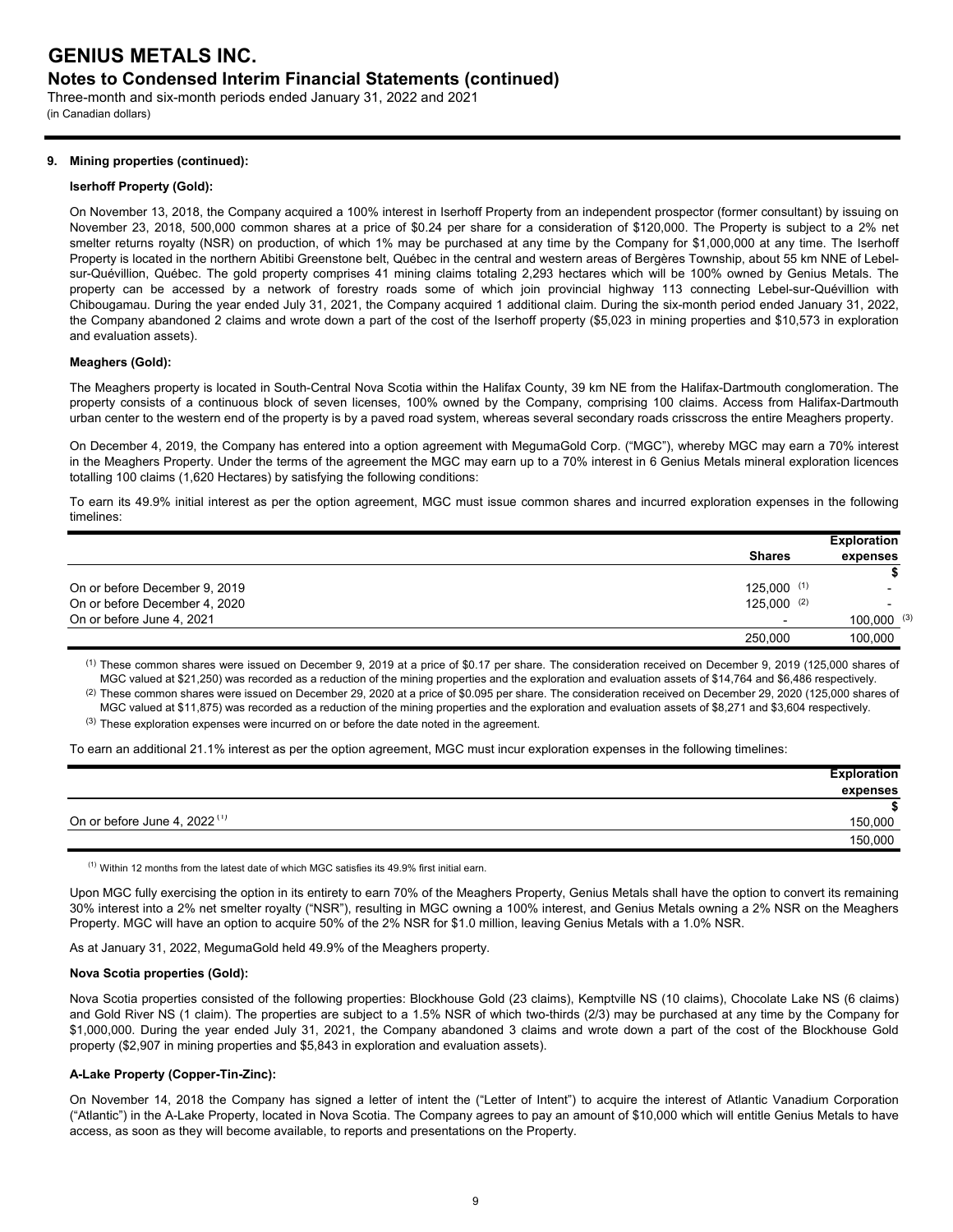Three-month and six-month periods ended January 31, 2022 and 2021 (in Canadian dollars)

## **9. Mining properties (continued):**

## **A-Lake Property (Copper-Tin-Zinc) (continued):**

On January 21, 2019 and amended on July 6, 2021, the Company has entered into an option agreement (the "Agreement") with Atlantic Vanadium Corporation ("AVC") to acquire 100% of the A-Lake (Cu-Sn-Zn) Property in New-Brunswick. The A-Lake property is located in southern New Brunswick within the Charlotte County, NTS map 21G07. It consists of one unit (8840) containing 87 claims. The Property is subject to a 2.5% net smelter returns royalty (NSR) on production, of which 1.5% may be purchased at any time by the Company for \$3,000,000, at any time on or prior to December 31, 2021. During the year ended July 31, 2021, the Company abandoned 40 claims and wrote down a part of the cost of the A-Lake property (\$35,055 in mining properties and \$57,858 in exploration and evaluation assets).

To earn its 100% interest, the Company must make cash payments and incurred exploration expenses in the following timelines:

|                                 | Cash         | <b>Exploration</b><br>expenses <sup>(1)</sup> |
|---------------------------------|--------------|-----------------------------------------------|
|                                 | payments     |                                               |
|                                 |              |                                               |
| On January 21, 2019             | $20,000$ (2) |                                               |
| On July 4, 2019                 | $10.000$ (2) |                                               |
| On or before April 15, 2020     |              | $100.000$ (3)                                 |
| On or before May 31, 2020       | $25.000$ (4) |                                               |
| On or before May 31, 2021       | 35.000(6)    |                                               |
| On or before September 22, 2022 |              | 600,000                                       |
|                                 | 90.000       | 700.000                                       |

 $<sup>(1)</sup>$  Any excess work incurred in any year may be carried forward and applied against the subsequent year's exploration expenses commitments.</sup>

(2) These cash payments were made on the dates noted in the agreement.

(3) These exploration expenses were incurred on or before the date noted in the agreement.

(4) This cash payment was made on August 19, 2020.

(6) This cash payment was made in April,2021.

## **Dissimieux Lake (Phosphate):**

The property consists of 15 claims covering 833 hectares, and is accessible via Provincial Highway #138 from Forestville, then driving northward on Highway #385 to Labrieville, and from there using a network of secondary gravel forestry roads to reach the east-southeast shore of Dissimieux Lake. The Property hosts titanium-phosphate (ilmenite-apatite) mineralization located near the southern margin of the La Blache Anorthositic Complex (the "LBAC"). The LBAC is elongated in a northeast-southwest direction and is 15 to 25 km wide over 60 km. It was emplaced into a highly metamorphosed and folded package of steeply dipping, N-NE dipping paragneiss and amphibolites of the Grenville Geological Province. The Property is dominated by steep hills, with elevations ranging from 435 m to 700 m above sea level.

## **KM381 (Lithium):**

The KM381 project consists of 21 mining claims (1,108 Hectares). Easy access, 55km NNE of Lebel-sur-Quévillon, The project is in and less than two Km East of James Bay Lithium deposit.

## **Mt Cameron Property (Graphite):**

On November 13, 2018, March 18, 2020 and June 30, 2020, the Company amended its option agreement with Mt Cameron Minerals Incorporated. The Company has to incur exploration expenditures as follows: \$500,000 on or before October 31, 2020 and \$500,000 on or before December 31, 2020 instead of \$500,000 on or before December 31, 2018 , \$500,000 on or before December 31, 2019 and \$500,000 on or before June 30, 2020. In consideration for the postponement of the deadlines of one year to incur the exploration expenditures, the Company issued on January 11, 2019, 100,000 common shares to shareholders of Mt Cameron Minerals Inc. The Property is located 25 kilometers west of Sydney, Nova Scotia and is comprised of 7 licenses (82 claims over 13.3 km2). The property is easily accessible by paved roads and in close proximity of powerlines. With the potential construction of NOVAPORT, a deep-water mega-terminal in Sydney, trans-Atlantic shipping would be readily available. Sydney has a highly skilled workforce, having an extensive history in steel manufacturing and coal mining.

On July 6, 2021, the Company decided to terminate the option agreement of MT Cameron property. Consequently, the Company wrote down to \$Nil the cost of the MT Cameron property and the exploration and evaluation expenditures incurred, as they no longer fit the Company's development strategy (\$267,194 in mining properties and \$36,091 in exploration and evaluation assets).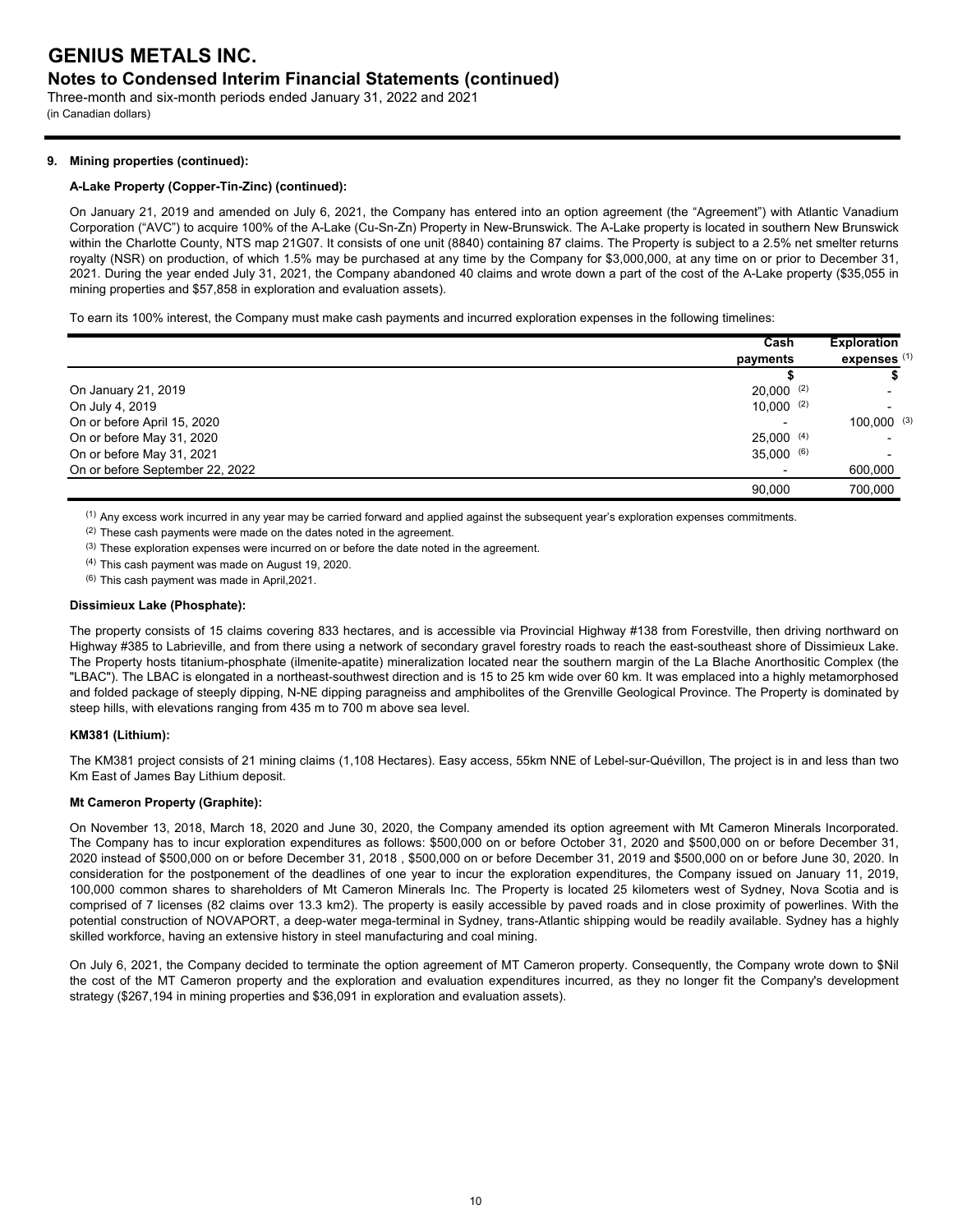## **Notes to Condensed Interim Financial Statements (continued)**

Three-month and six-month periods ended January 31, 2022 and 2021 (in Canadian dollars)

## **10. Exploration and evaluation assets:**

Exploration and evaluation assets by nature are detailed as follows:

|                                                         | January 31 | July 31     |
|---------------------------------------------------------|------------|-------------|
|                                                         | 2022       | 2021        |
|                                                         | \$         |             |
| <b>Exploration and evaluation costs:</b>                |            |             |
| Drilling                                                | 475,553    | 433,651     |
| Geology                                                 | 10.950     | 56,647      |
| Prospecting                                             | 35,353     | 541,979 (1) |
| Geophysics                                              | 149,482    | 390,640 (1) |
| Stripping                                               | 6,933      |             |
| Reporting                                               | 1,030      | 16,049      |
| General field expenses                                  | 31,688     | 144,718     |
| Other item:                                             |            |             |
| Tax credits related to resources and mining tax credits | (162, 603) | (419, 026)  |
| Disposition                                             |            | (3,604)     |
| Impairment                                              | (10, 573)  | (99, 792)   |
|                                                         | 537,813    | 1,061,262   |
| Balance, beginning of period/year                       | 2,052,026  | 990,764     |
| Balance, end of period/year                             | 2,589,839  | 2,052,026   |

Exploration and evaluation assets by properties are detailed as follows:

|                                                 | July 31   | <b>Exploration</b> |                    |            |                          | January 31 |
|-------------------------------------------------|-----------|--------------------|--------------------|------------|--------------------------|------------|
|                                                 | 2021      | costs              | <b>Tax credits</b> | Impairment | <b>Disposition</b>       | 2022       |
|                                                 | \$        | \$                 |                    |            |                          |            |
| <b>Gold Properties:</b>                         |           |                    |                    |            |                          |            |
| Sakami - QC                                     | 1,575,629 | 685,343            | (162, 603)         |            |                          | 2,098,369  |
| Iserhoff - QC                                   | 277,241   |                    |                    | (10, 573)  |                          | 266,668    |
| Meaghers - NS                                   | 2,051     |                    |                    |            |                          | 2,051      |
| Blockhouse - NS                                 | 44,794    |                    |                    |            |                          | 44,794     |
| Kemptville - NS                                 | 6,198     |                    |                    |            |                          | 6,198      |
| Chocolate Lake - NS                             | 3,575     |                    |                    |            |                          | 3,575      |
| Gold River - NS                                 | 231       | -                  |                    |            | $\overline{\phantom{a}}$ | 231        |
| <b>Total Gold Properties</b>                    | 1,909,719 | 685,343            | (162, 603)         | (10, 573)  | $\blacksquare$           | 2,421,886  |
| <b>Base Metals:</b>                             |           |                    |                    |            |                          |            |
| A Lake - NB                                     | 125,840   | 24,856             |                    |            |                          | 150,696    |
| <b>Total Base Metals</b>                        | 125,840   | 24,856             |                    |            |                          | 150,696    |
| Industrials & High-Tech Metals:                 |           |                    |                    |            |                          |            |
| Dissimieux Lake - QC                            | 16,338    | 790                |                    | -          |                          | 17,128     |
| KM381 - QC                                      | 129       |                    |                    |            |                          | 129        |
| <b>Total Industrials &amp; High-Tech Metals</b> | 16,467    | 790                |                    |            |                          | 17,257     |
| <b>Grand total</b>                              | 2,052,026 | 710,989            | (162, 603)         | (10, 573)  | $\overline{\phantom{a}}$ | 2,589,839  |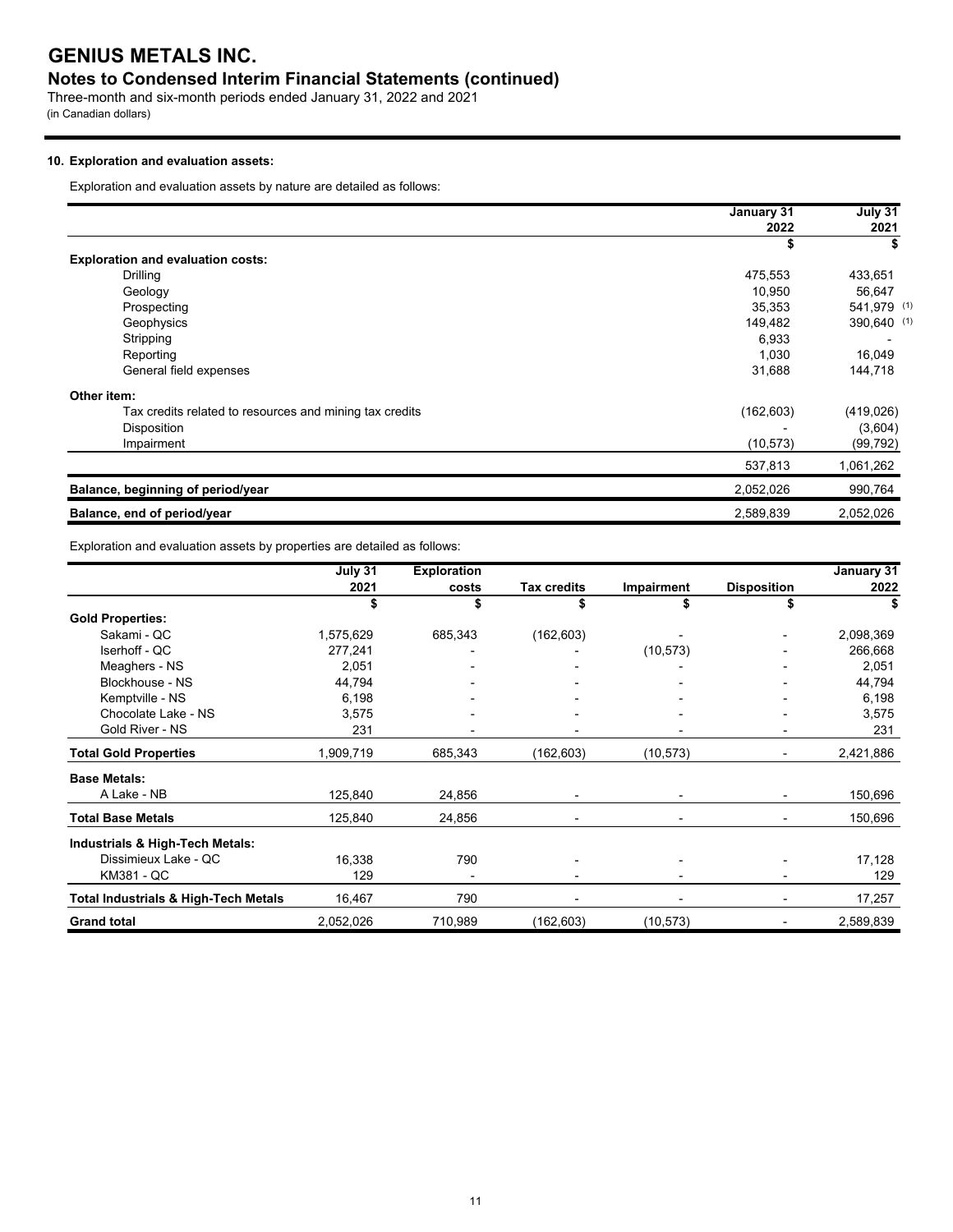## **Notes to Condensed Interim Financial Statements (continued)**

Three-month and six-month periods ended January 31, 2022 and 2021 (in Canadian dollars)

## **10. Exploration and evaluation assets (continued):**

|                                                 | July 31 | <b>Exploration</b>       |                    |            |                          | July 31   |
|-------------------------------------------------|---------|--------------------------|--------------------|------------|--------------------------|-----------|
|                                                 | 2020    | costs                    | <b>Tax credits</b> | Impairment | <b>Disposition</b>       | 2021      |
|                                                 | \$      | \$                       |                    |            |                          | S         |
| <b>Gold Properties:</b>                         |         |                          |                    |            |                          |           |
| Sakami - QC                                     | 501,677 | 1,492,460                | (418,508)          |            |                          | 1,575,629 |
| Iserhoff - QC                                   | 276,997 | 333                      | (89)               |            |                          | 277,241   |
| Meaghers - NS                                   | 5,655   |                          |                    |            | (3,604)                  | 2,051     |
| Blockhouse - NS                                 | 50,637  |                          |                    | (5, 843)   |                          | 44,794    |
| Kemptville - NS                                 | 5,698   | 500                      |                    |            |                          | 6,198     |
| Chocolate Lake - NS                             | 700     | 2,875                    |                    |            |                          | 3,575     |
| Gold River - NS                                 | 231     | $\overline{\phantom{0}}$ |                    |            |                          | 231       |
| <b>Total Gold Properties</b>                    | 841,595 | 1,496,168                | (418, 597)         | (5,843)    | (3,604)                  | 1,909,719 |
| <b>Base Metals:</b>                             |         |                          |                    |            |                          |           |
| A Lake - NB                                     | 98,138  | $85,560$ (1)             |                    | (57, 858)  | $\overline{\phantom{a}}$ | 125,840   |
| <b>Total Base Metals</b>                        | 98,138  | 85,560                   |                    | (57, 858)  |                          | 125,840   |
| Industrials & High-Tech Metals:                 |         |                          |                    |            |                          |           |
| Dissimieux Lake - QC                            | 14,940  | 1,728                    | (330)              |            |                          | 16,338    |
| KM381 - QC                                      |         | 228                      | (99)               |            |                          | 129       |
| Mt Cameron - NS                                 | 36,091  |                          |                    | (36,091)   |                          |           |
| <b>Total Industrials &amp; High-Tech Metals</b> | 51,031  | 1,956                    | (429)              | (36,091)   |                          | 16,467    |
| <b>Grand total</b>                              | 990,764 | 1,583,684                | (419, 026)         | (99, 792)  | (3,604)                  | 2,052,026 |

(1) A contribution of \$ 23,000 from the Government of New Brunswick has been recorded as a reduction of exploration and evaluation assets (\$15,000 against geophysics and \$8,000 against prospecting activity).

#### **11. Share capital and warrants:**

### **(a) Authorized:**

The Company is authorized to issue an unlimited number of common shares without par value and an unlimited number of preferred shares, without par value, issuable in series.

#### **(b) Issued and outstanding:**

## **2022:**

On August 16, 2021, the Company issued to service providers 23,750 common shares valued at \$6,175 for business development consultancy.

On August 27 2021, the Company concluded a private placement by issuing 7,062,500 units at a price of \$0.20 per unit for net proceeds of \$1,381,003 after deducting share issuance costs of \$31,497. A finder's fee of \$30,800 was paid in connection with this private placement. Each unit consists of one common share and one warrant for a total of 7,062,500 common shares and 7,062,500 warrants. Each warrant will entitle the holder to acquire one additional common share of the Company at an exercise price of \$0.35 until February 27, 2023. These warrants have been recorded at a value of \$314,873 based on the Black-Scholes option pricing model using the assumptions described below. (Note 11 (c)).

On August 27, 2021, the Company concluded a private placement by issuing 1,616,571 flow-through shares at a price of \$0.28 per unit for net proceeds of \$430,814 after deducting share issuance costs of \$21,826. A finder's fee of \$21,000 was paid in connection with this private placement. An amount of \$64,663 representing the premium paid by the investors was recorded in liability related to flow-through shares based on the residual value method. The Company has the obligation to incur \$452,640 in exploration expenditures in its Québec mining properties no later than December 31, 2022. As at January 31, 2022, the Company incurred an amount of \$268,828 in exploration and evaluation expenditures and consequently has the obligation to incur the remaining amount of \$183,812 in exploration and evaluation expenditures before December 31, 2022.

On August 27, 2021, the Company concluded a private placement by issuing 1,766,667 flow-through units at a price of \$0.30 per unit for net proceeds of \$499,067 after deducting share issuance costs of \$30,933. A finder's fee of \$30,000 was paid in connection with this private placement. Each unit consists of one flow-through share and one-half warrant for a total of 1,766,667 flow-through shares and 833,333 warrants. Each warrant will entitle the holder to acquire one additional common share of the Company at an exercise price of \$0.40 until February 27, 2023. These warrants have been recorded at a value of \$59,094 based on the Black-Scholes option pricing model using the assumptions described below (Note 11 (c)). An amount of \$52,792 representing the premium paid by the investors was recorded in liability related to flowthrough shares based on the residual value method. As at January 31, 2022, the Company has the obligation to incur \$530,000 in exploration expenditures in its Québec mining properties no later than December 31, 2022.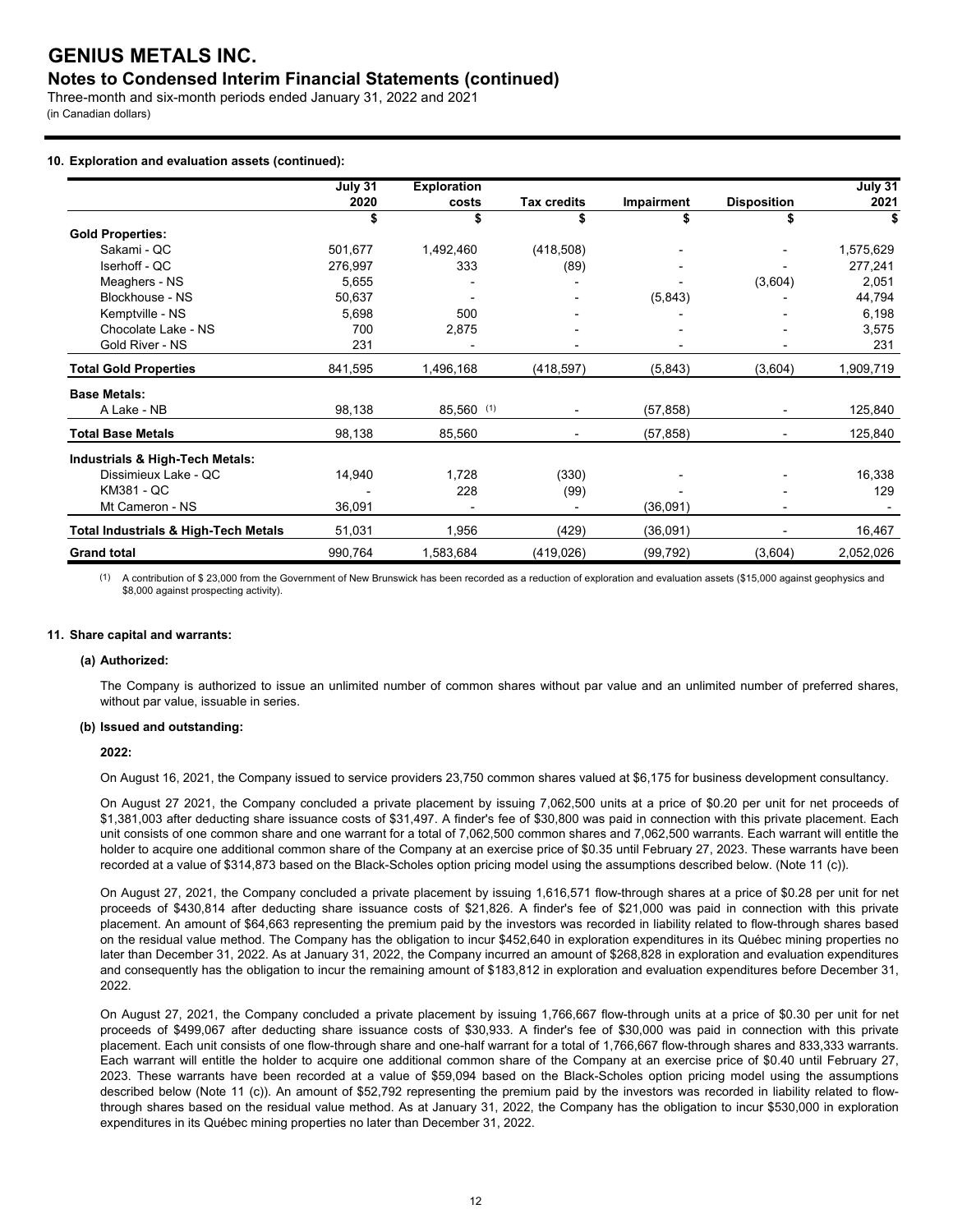Three-month and six-month periods ended January 31, 2022 and 2021 (in Canadian dollars)

## **11. Share capital and warrants (continued):**

## **(b) Issued and outstanding (continued):**

### **2022 (continued):**

On September 10 2021, the Company concluded a private placement by issuing 1,000,000 units at a price of \$0.20 per unit for net proceeds of \$187,310 after deducting share issuance costs of \$12,690. No commission or finder's fee was paid in connection with this private placement. Each unit consists of one common share and one warrant for a total of 1,000,000 common shares and 1,000,000 warrants. Each warrant will entitle the holder to acquire one additional common share of the Company at an exercise price of \$0.35 until March 10, 2023. These warrants have been recorded at a value of \$42,457 based on the Black-Scholes option pricing model using the assumptions described below. (Note 11 (c)).

On September 16 2021, the Company concluded a private placement by issuing 1,500,000 units at a price of \$0.20 per unit for net proceeds of \$280,964 after deducting share issuance costs of \$19,036. No commission or finder's fee was paid in connection with this private placement. Each unit consists of one common share and one warrant for a total of 1,500,000 common shares and 1,500,000 warrants. Each warrant will entitle the holder to acquire one additional common share of the Company at an exercise price of \$0.35 until March 16, 2023. These warrants have been recorded at a value of \$62,692 based on the Black-Scholes option pricing model using the assumptions described below. (Note 11 (c)).

## **2021:**

On August 5, 2020, the Company concluded a private placements by issuing 2,053,221 units at a price of \$0.18 per unit for net proceeds of \$364,100 after deducting share issuance costs of \$5,480. There was a commission of \$4,590 paid in connection with this private placement. Each unit consists of one common share and one warrant for a total of 2,053,221 common shares and 2,053,221 warrants. Each warrant will entitle the holder to acquire one additional common share of the Company at an exercise price of \$0.30 until February 5, 2022. These warrants have been recorded at a value of \$95,031 based on the Black-Scholes option pricing model using the assumptions described below (Note 11 (c)).

On August 10, 2020, the Company concluded a private placements by issuing 1,401,555 units at a price of \$0.18 per unit for net proceeds of \$251,336 after deducting share issuance costs of \$944. There was no commission paid in connection with this private placement. Each unit consists of one common share and one warrant for a total of 1,401,555 common shares and 1,401,555 warrants. Each warrant will entitle the holder to acquire one additional common share of the Company at an exercise price of \$0.30 until February 10, 2022. These warrants have been recorded at a value of \$64,910 based on the Black-Scholes option pricing model using the assumptions described below (Note 11 (c)).

On November 16, 2020, the Company issued to service providers 23,750 common shares valued at \$5,107 for business development consultancy and consulting fees.

On December 21, 2020, the Company concluded a private placement by issuing 2,400,000 units at a price of \$0.20 per unit for net proceeds of \$466,418 after deducting share issuance costs of \$13,582. There was no commission paid in connection with this private placement. Each unit consists of one common share and one warrant for a total of 2,400,000 common shares and 2,400,000 warrants. Each warrant will entitle the holder to acquire one additional common share of the Company at an exercise price of \$0.35 until June 21, 2022. These warrants have been recorded at a value of \$88,577 based on the Black-Scholes option pricing model using the assumptions described below (Note 11 (c)).

On December 21, 2020, the Company concluded a private placement by issuing 16,600 flow-through units at a price of \$0.30 per unit for net proceeds of \$4,481 after deducting share issuance costs of \$499. There was a commission of \$299 paid in connection with this private placement. Each unit consists of one flow-through share and one-half warrant for a total of 16,600 flow-through shares and 8,300 warrants. Each warrant will entitle the holder to acquire one additional common share of the Company at an exercise price of \$0.40 until December 21, 2021. These warrants have been recorded at a value of \$275 based on the Black-Scholes option pricing model using the assumptions described below (Note 11 (c)). An amount of \$1,642 representing the premium paid by the investors was recorded in liability related to flow-through shares based on the residual value method. As at January 31, 2022, the Company has fulfilled its obligation by incurring \$4,980 in exploration expenditures (completed during the quarter ended January 31, 2021) in its Québec mining properties no later than December 31, 2021 (extended to December 31, 2022 due to COVID-19 outbreak).

On December 21, 2020, the Company concluded a private placement by issuing 50,000 flow-through shares at a price of \$0.28 per unit for net proceeds of \$14,000 after deducting share issuance costs of \$Nil. There was no commission paid in connection with this private placement. An amount of \$4,500 representing the premium paid by the investors was recorded in liability related to flow-through shares based on the residual value method. As at January 31, 2022, the Company has fulfilled its obligation by incurring \$14,000 in exploration expenditures (completed during the quarter ended January 31, 2021) in its Québec mining properties no later than December 31, 2021 (extended to December 31, 2022 due to COVID-19 outbreak).

On December 29, 2020, the Company concluded a private placement by issuing 295,000 units at a price of \$0.20 per unit for net proceeds of \$58,003 after deducting share issuance costs of \$997. There was no commission paid in connection with this private placement. Each unit consists of one common share and one warrant for a total of 295,000 common shares and 295,000 warrants. Each warrant will entitle the holder to acquire one additional common share of the Company at an exercise price of \$0.35 until June 29, 2022. These warrants have been recorded at a value of \$11,122 based on the Black-Scholes option pricing model using the assumptions described below (Note 11 (c)).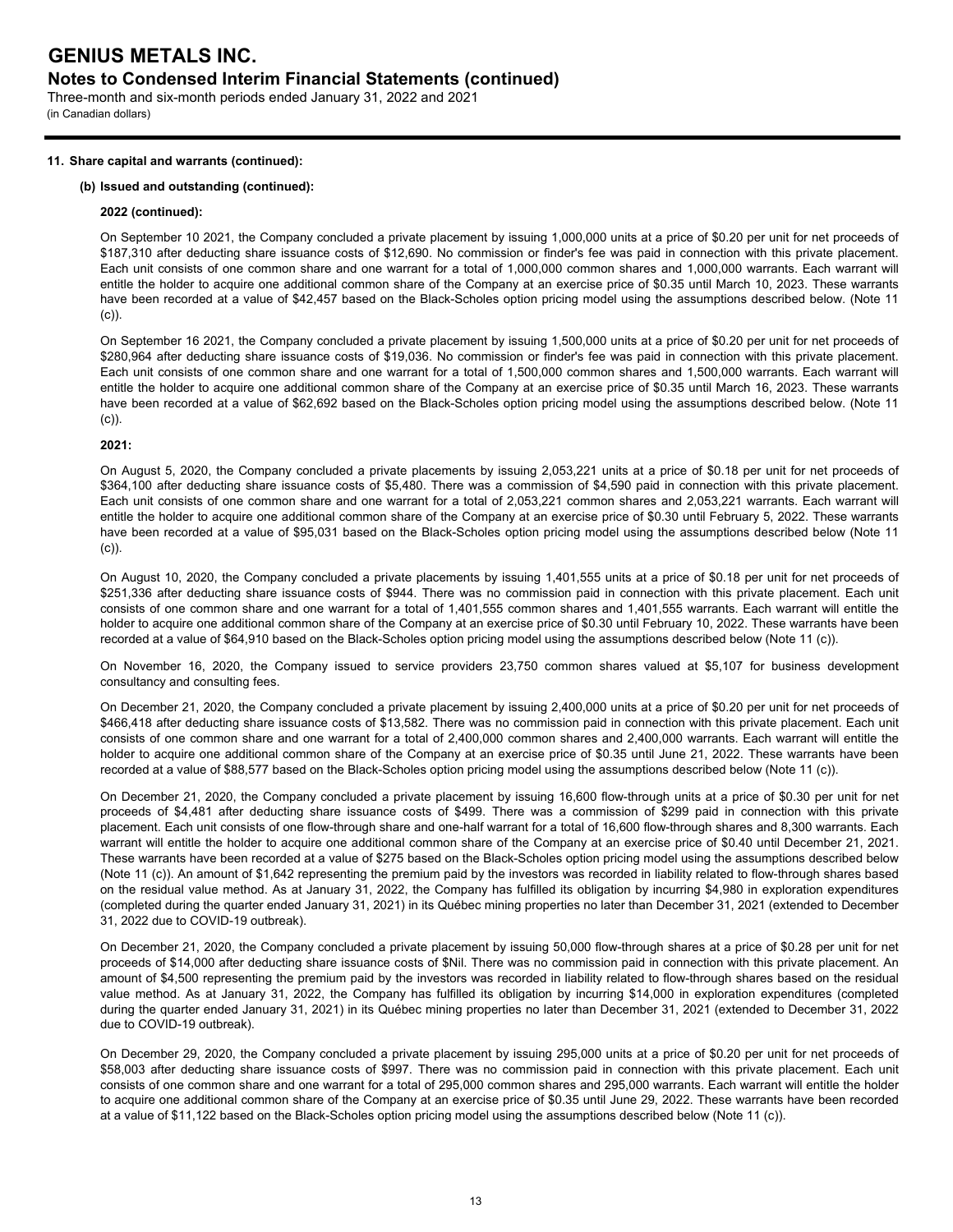Three-month and six-month periods ended January 31, 2022 and 2021 (in Canadian dollars)

## **11. Share capital and warrants (continued):**

## **(b) Issued and outstanding (continued):**

### **2021 (continued):**

On December 29, 2020, the Company concluded a private placement by issuing 67,000 flow-through units at a price of \$0.30 per unit for net proceeds of \$20,100 after deducting share issuance costs of \$Nil. There was no commission paid in connection with this private placement. Each unit consists of one flow-through share and one-half warrant for a total of 67,000 flow-through shares and 33,500 warrants. Each warrant will entitle the holder to acquire one additional common share of the Company at an exercise price of \$0.40 until December 29, 2021. These warrants have been recorded at a value of \$1,191 based on the Black-Scholes option pricing model using the assumptions described below (Note 11 (c)). An amount of \$6,212 representing the premium paid by the investors was recorded in liability related to flow-through shares based on the residual value method. As at January 31, 2022, the Company has fulfilled its obligation by incurring \$20,100 in exploration expenditures (completed during the quarter ended January 31, 2021) in its Québec mining properties no later than December 31, 2021 (extended to December 31, 2022 due to COVID-19 outbreak).

On December 29, 2020, the Company concluded a private placement by issuing 405,714 flow-through shares at a price of \$0.28 per unit for net proceeds of \$113,400 after deducting share issuance costs of \$200. There was no commission paid in connection with this private placement. An amount of \$34,486 representing the premium paid by the investors was recorded in liability related to flow-through shares based on the residual value method. As at January 31, 2022, the Company has fulfilled its obligation by incurring \$113,600 in exploration expenditures (completed during the quarter ended January 31, 2021) in its Québec mining properties no later than December 31, 2021 (extended to December 31, 2022 due to COVID-19 outbreak).

On January 27, 2021, the Company concluded a private placement by issuing 700,000 units at a price of \$0.20 per unit for net proceeds of \$133,300 after deducting share issuance costs of \$6,700. There was a commission of \$6,700 paid in connection with this private placement. Each unit consists of one common share and one warrant for a total of 700,000 common shares and 700,000 warrants. Each warrant will entitle the holder to acquire one additional common share of the Company at an exercise price of \$0.35 until July 27, 2022. These warrants have been recorded at a value of \$23,826 based on the Black-Scholes option pricing model using the assumptions described below (Note 11 (c)).

On February 22, 2021, the Company issued to service providers 23,750 common shares valued at \$4,275 for business development consultancy and consulting fees.

On April 16, 2021, the Company concluded a private placement by issuing 2,050,000 units at a price of \$0.20 per unit for net proceeds of \$409,297 after deducting share issuance costs of \$703. There was no commission paid in connection with this private placement. Each unit consists of one common share and one warrant for a total of 2,050,000 common shares and 2,050,000 warrants. Each warrant will entitle the holder to acquire one additional common share of the Company at an exercise price of \$0.35 until October 16, 2022. These warrants have been recorded at a value of \$67,343 based on the Black-Scholes option pricing model using the assumptions described below (Note 11 (c)).

On April 29, 2021, the Company concluded a private placement by issuing 1,349,500 units at a price of \$0.20 per unit for net proceeds of \$269,900 after deducting share issuance costs of \$Nil. There was no commission paid in connection with this private placement. Each unit consists of one common share and one warrant for a total of 1,349,500 common shares and 1,349,500 warrants. Each warrant will entitle the holder to acquire one additional common share of the Company at an exercise price of \$0.35 until October 29, 2022. These warrants have been recorded at a value of \$49,583 based on the Black-Scholes option pricing model using the assumptions described below (Note 11 (c)).

On April 29, 2021, the Company concluded a private placement by issuing 28,571 flow-through shares at a price of \$0.28 per unit for net proceeds of \$7,800 after deducting share issuance costs of \$200. There was no commission paid in connection with this private placement. An amount of \$2,000 representing the premium paid by the investors was recorded in liability related to flow-through shares based on the residual value method. As at January 31, 2022, the Company has fulfilled its obligation by incurring \$8,000 in exploration expenditures (completed during the quarter ended July 31, 2021) in its Québec mining properties no later than December 31, 2022.

On April 29, 2021, the Company concluded a private placement by issuing 66,660 flow-through units at a price of \$0.30 per unit for net proceeds of \$19,798 after deducting share issuance costs of \$200. There was no commission paid in connection with this private placement. Each unit consists of one flow-through share and one-half warrant for a total of 66,660 flow-through shares and 33,330 warrants. Each warrant will entitle the holder to acquire one additional common share of the Company at an exercise price of \$0.40 until April 29, 2022. These warrants have been recorded at a value of \$1,161 based on the Black-Scholes option pricing model using the assumptions described below (Note 11 (c)). An amount of \$5,136 representing the premium paid by the investors was recorded in liability related to flow-through shares based on the residual value method. As at January 31, 2022, the Company has fulfilled its obligation by incurring \$19,998 in exploration expenditures (completed during the quarter ended July 31, 2021) in its Québec mining properties no later than December 31, 2022.

On June 16, 2021, the Company issued to service providers 23,750 common shares valued at \$4,275 for business development consultancy and consulting fees.

On July 6, 2021, the Company concluded a private placement by issuing 1,150,000 units at a price of \$0.20 per unit for net proceeds of \$229,400 after deducting share issuance costs of \$600. There was no commission paid in connection with this private placement. Each unit consists of one common share and one warrant for a total of 1,150,000 common shares and 1,150,000 warrants. Each warrant will entitle the holder to acquire one additional common share of the Company at an exercise price of \$0.35 until January 6, 2023. These warrants have been recorded at a value of \$38,827 based on the Black-Scholes option pricing model using the assumptions described below (Note 11 (c)).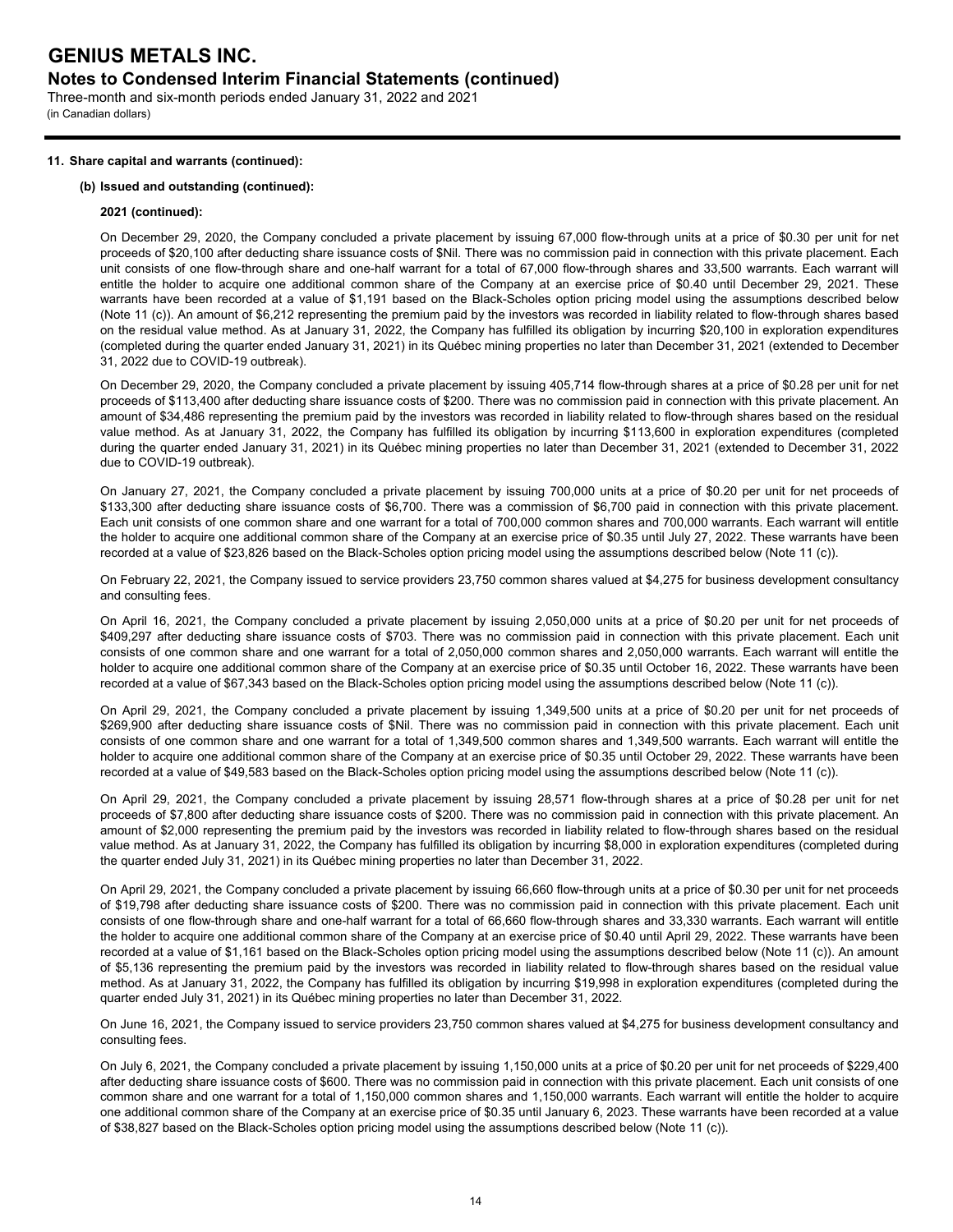Three-month and six-month periods ended January 31, 2022 and 2021 (in Canadian dollars)

## **11. Share capital and warrants (continued):**

## **(c) Warrants:**

The changes to the number of outstanding warrants granted by the Company and their weighted average exercise price are as follows:

|                          |                                      | January 31<br>2022                    |                                      | July 31<br>2021                       |
|--------------------------|--------------------------------------|---------------------------------------|--------------------------------------|---------------------------------------|
|                          | Number of<br>outstanding<br>warrants | Weighted<br>average<br>exercise price | Number of<br>outstanding<br>warrants | Weighted<br>average<br>exercise price |
|                          |                                      |                                       |                                      | S                                     |
| Outstanding at beginning | 16,004,683                           | 0.33                                  | 4,530,277                            | 0.30                                  |
| Granted                  | 10,445,833                           | 0.35                                  | 11,474,406                           | 0.34                                  |
| Expired                  | (4,572,077)                          | 0.30                                  |                                      |                                       |
| Outstanding at end       | 21,878,439                           | 0.34                                  | 16,004,683                           | 0.33                                  |

The following table provides outstanding warrants information as at January 31, 2022:

|                    |                  |                 | <b>Outstanding warrants</b> |  |
|--------------------|------------------|-----------------|-----------------------------|--|
|                    | <b>Number of</b> |                 |                             |  |
|                    | outstanding      | <b>Exercise</b> | Remaining                   |  |
| <b>Expiry date</b> | warrants         | price           | life                        |  |
|                    |                  | S               | (years)                     |  |
| February 5, 2022   | 2,053,221        | 0.30            | 0.0                         |  |
| February 10, 2022  | 1,401,555        | 0.30            | 0.0                         |  |
| April 29, 2022     | 33,330           | 0.40            | 0.2                         |  |
| June 21, 2022      | 2,400,000        | 0.35            | 0.4                         |  |
| June 29, 2022      | 295,000          | 0.35            | 0.4                         |  |
| July 27, 2022      | 700,000          | 0.35            | 0.5                         |  |
| October 19, 2022   | 2,050,000        | 0.35            | 0.7                         |  |
| October 29, 2022   | 1,349,500        | 0.35            | 0.7                         |  |
| January 6, 2023    | 1,150,000        | 0.35            | 0.9                         |  |
| February 27, 2023  | 7,062,500        | 0.35            | 1.1                         |  |
| February 27, 2023  | 883,333          | 0.40            | 1.1                         |  |
| March 10, 2023     | 1,000,000        | 0.35            | 1.1                         |  |
| March 17, 2023     | 1,500,000        | 0.35            | 1.1                         |  |
|                    | 21,878,439       | 0.34            | 0.7                         |  |

The following table provides outstanding warrants information as at July 31, 2021:

|                                 |                  |                 | <b>Outstanding warrants</b> |
|---------------------------------|------------------|-----------------|-----------------------------|
|                                 | <b>Number of</b> |                 |                             |
|                                 | outstanding      | <b>Exercise</b> | Remaining                   |
| <b>Expiry date</b>              | warrants         | price           | life                        |
|                                 |                  | \$              | (years)                     |
| December 21, 2021               | 8,300            | 0.40            | 0.4                         |
| December 29, 2021               | 33,500           | 0.40            | 0.4                         |
| January 31, 2022                | 2,160,277        | 0.30            | 0.5                         |
| January 31, 2022 <sup>(1)</sup> | 2,370,000        | 0.30            | 0.5                         |
| February 5, 2022                | 2,053,221        | 0.30            | 0.5                         |
| February 10, 2022               | 1,401,555        | 0.30            | 0.5                         |
| April 29, 2022                  | 33,330           | 0.40            | 0.7                         |
| June 21, 2022                   | 2,400,000        | 0.35            | 0.9                         |
| June 29, 2022                   | 295,000          | 0.35            | 0.9                         |
| July 27, 2022                   | 700,000          | 0.35            | 1.0                         |
| October 19, 2022                | 2,050,000        | 0.35            | 1.2                         |
| October 29, 2022                | 1,349,500        | 0.35            | 1.3                         |
| January 6, 2023                 | 1,150,000        | 0.35            | 1.4                         |
|                                 | 16,004,683       | 0.33            | 0.8                         |

(1) On May 5, 2021, the expiry date has been extended to January 31, 2022.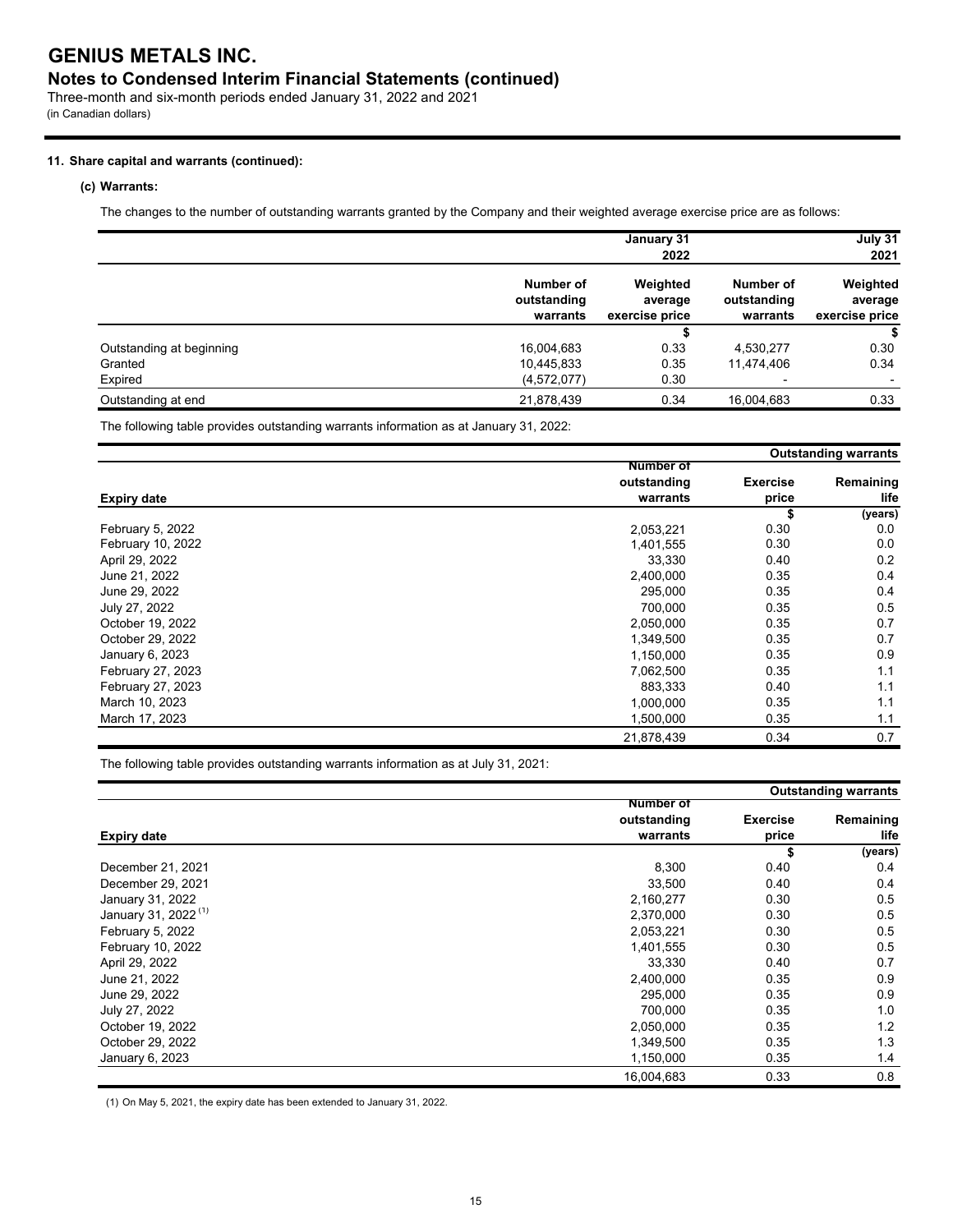## **Notes to Condensed Interim Financial Statements (continued)**

Three-month and six-month periods ended January 31, 2022 and 2021 (in Canadian dollars)

## **11. Share capital and warrants (continued):**

#### **(c) Warrants:**

The following table provides the weighted average fair value of warrants granted:

| January 31 | July 31 |
|------------|---------|
| 2022       | 2021    |
|            |         |
| 0.0459     | 0.0385  |
|            |         |

The fair value of each warrant granted is estimated at the date of grant using the Black-Scholes option-pricing model with the following assumptions:

|                                                     | January 31 |           |
|-----------------------------------------------------|------------|-----------|
|                                                     | 2022       | 2021      |
| Weighted average expected dividend yield            | $0\%$      | $0\%$     |
| Weighted average share price at grant date          | \$0.238    | \$0.212   |
| Weighted average expected volatility <sup>(1)</sup> | 83.89%     | 82.22%    |
| Weighted average risk-free interest rate            | 0.44%      | 0.28%     |
| Weighted average exercise price at grant date       | \$0.354    | \$0.335   |
| Weighted average expected life                      | 1.5 years  | 1.5 years |

(1) Since July 2020, the volatility is based on the historical stock price of the Company.

### **12. Share-based compensation:**

## **(a) Share option plan:**

The Company has a share option plan "The Plan" whereby the Board of Directors, may grant to directors, officers or consultants of the Company, options to acquire common shares. The Board of Directors has the authority to determine the terms and conditions of the grant of options. The Board of Directors approved a 'share option plan reserving a maximum of 4,600,000 share options of the Company, with a vesting period allowed of zero to a period fixed by the Board of Directors, when the grant of option is made at market price, for the benefit of its directors, officers, employees and consultants. The Plan provides that no single person may hold options representing more than 5% of the outstanding common shares.

The exercise price of any option granted under The Plan is fixed by the Board of Directors at the time of the grant and cannot be less than the market price per common share the day before the grant. The term of an option will not exceed ten years from the date of grant. Options are not transferable and can be exercised while the beneficiary remains a director, an officer, an employee or consultant of the Company.

The changes to the number of outstanding share options granted by the Company and their weighted average exercise price are as follows:

|                          |                                           | January 31<br>2022                    |                                           | July 31<br>2021                       |
|--------------------------|-------------------------------------------|---------------------------------------|-------------------------------------------|---------------------------------------|
|                          | Number of<br>outstanding<br>share options | Weighted<br>average<br>exercise price | Number of<br>outstanding<br>share options | Weighted<br>average<br>exercise price |
|                          |                                           |                                       |                                           |                                       |
| Outstanding at beginning | 2,500,000                                 | 0.27                                  | 1,350,000                                 | 0.25                                  |
| Granted                  | 1,880,000                                 | 0.31                                  | 1,150,000                                 | 0.30                                  |
| Outstanding at end       | 4,380,000                                 | 0.29                                  | 2,500,000                                 | 0.27                                  |
| Exercisable at end       | 4,042,500                                 | 0.28                                  | 2,500,000                                 | 0.27                                  |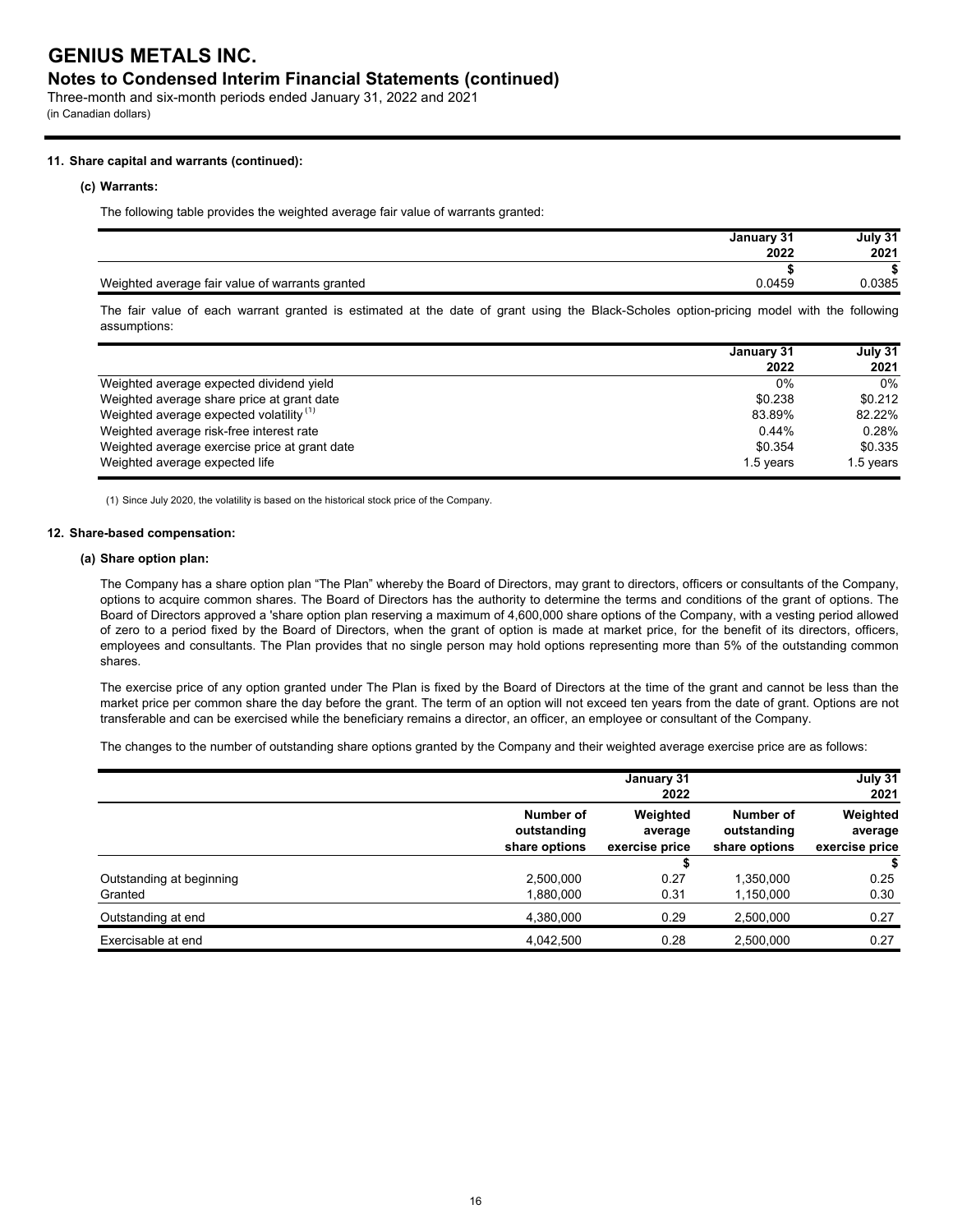## **Notes to Condensed Interim Financial Statements (continued)**

Three-month and six-month periods ended January 31, 2022 and 2021 (in Canadian dollars)

## **12. Share-based compensation (continued):**

## **(a) Share option plan (continued):**

The following table provides outstanding share options information as at January 31, 2022:

|                    |                                       |                                           |                          | <b>Outstanding share options</b> |
|--------------------|---------------------------------------|-------------------------------------------|--------------------------|----------------------------------|
| <b>Expiry date</b> | Number of<br>granted<br>share options | Number of<br>exercisable<br>share options | <b>Exercise</b><br>price | Remaining<br>life                |
|                    |                                       |                                           |                          | (years)                          |
| August 31, 2023    | 280.000                               | 280.000                                   | 0.30                     | 1.6                              |
| March 6, 2024      | 1,025,000                             | 1.025.000                                 | 0.25                     | 2.1                              |
| March 23, 2024     | 225.000                               | 225.000                                   | 0.25                     | 2.1                              |
| May 18, 2024       | 100.000                               | 100.000                                   | 0.25                     | 2.3                              |
| August 31, 2025    | 870.000                               | 870.000                                   | 0.30                     | 3.6                              |
| September 16, 2024 | 320.000                               | 320.000                                   | 0.30                     | 2.6                              |
| September 16, 2024 | 450.000                               | 112.500                                   | 0.35                     | 2.6                              |
| September 16, 2026 | 1,110,000                             | 1,110,000                                 | 0.30                     | 4.6                              |
|                    | 4.380.000                             | 4.042.500                                 | 0.29                     | 3.1                              |

The following table provides outstanding share options information as at July 31, 2021:

| <b>Expiry date</b> |                                       |                                           | <b>Outstanding share options</b> |                   |
|--------------------|---------------------------------------|-------------------------------------------|----------------------------------|-------------------|
|                    | Number of<br>granted<br>share options | Number of<br>exercisable<br>share options | <b>Exercise</b><br>price         | Remaining<br>life |
|                    |                                       |                                           |                                  | (years)           |
| August 31, 2023    | 280.000                               | 280.000                                   | 0.30                             | 2.1               |
| March 6, 2024      | 1,025,000                             | 1,025,000                                 | 0.25                             | 2.6               |
| March 23, 2024     | 225.000                               | 225,000                                   | 0.25                             | 2.6               |
| May 18, 2024       | 100.000                               | 100.000                                   | 0.25                             | 2.8               |
| August 31, 2025    | 870.000                               | 870,000                                   | 0.30                             | 4.1               |
|                    | 2,500,000                             | 2,500,000                                 | 0.27                             | 3.1               |

The following table provides the weighted average fair value of share options granted:

| January 31                                                     | July 31 |
|----------------------------------------------------------------|---------|
| 2022                                                           | 2021    |
|                                                                |         |
| Weighted average fair value of share options granted<br>Ა.1388 | 1518    |

The fair value of each share option granted is estimated at the date of grant using the Black-Scholes option-pricing model with the following assumptions:

|                                                     | January 31 | July 31    |
|-----------------------------------------------------|------------|------------|
|                                                     | 2022       | 2021       |
| Weighted average expected dividend yield            | 0%         | 0%         |
| Weighted average share price at grant date          | \$0.23     | \$0.23     |
| Weighted average expected volatility <sup>(1)</sup> | 93.35%     | 98.38%     |
| Weighted average risk-free interest rate            | 0.73%      | $0.37\%$   |
| Weighted average exercise price at grant date       | \$0.312    | \$0.30     |
| Weighted average expected life                      | 4.18 years | 4.51 years |

(1) The volatility was determined in comparison with the volatility of comparable publicly traded companies.

An amount of \$35,239 and \$242,757 of share-based compensation were accounted for in profit or loss for the three-month and six-month periods ended January 31, 2022 respectively (\$Nil and \$174,610 for the three-month and six-month periods ended January 31, 2021 respectively). As at January 31, 2022, an amount of \$18,176 (\$Nil for the year ended July 31, 2021) remains to be amortized until September 16, 2022 related to the grant of stock options not vested.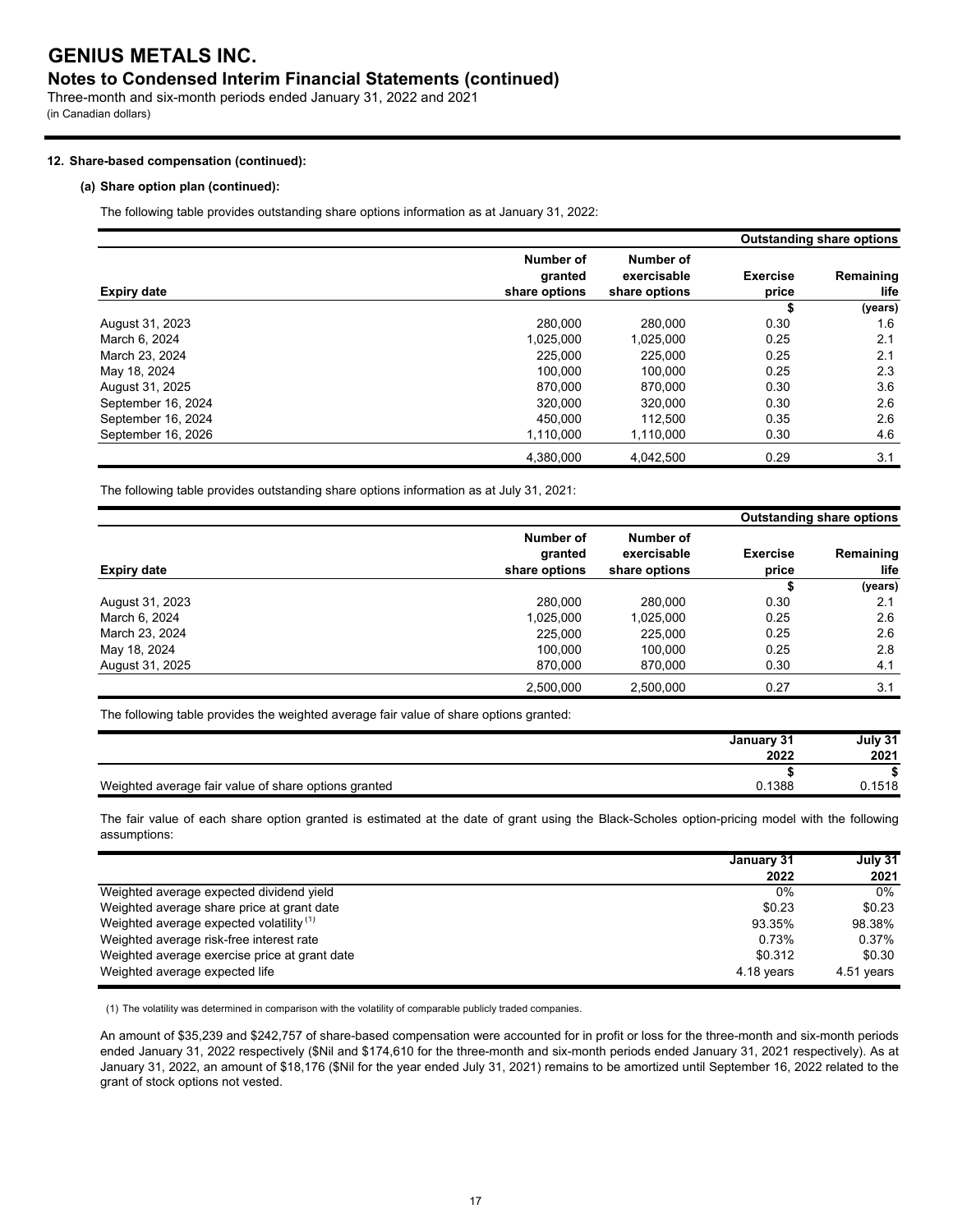## **Notes to Condensed Interim Financial Statements (continued)**

Three-month and six-month periods ended January 31, 2022 and 2021 (in Canadian dollars)

## **13. Supplemental cash flow information:**

The Company entered into the following transactions which had no impact on the cash flows:

|                                                                                     | Six-month period ended |            |
|-------------------------------------------------------------------------------------|------------------------|------------|
|                                                                                     | January 31             | January 31 |
|                                                                                     | 2022                   | 2021       |
|                                                                                     |                        |            |
| Non-cash financing activities:                                                      |                        |            |
| Share issuance costs in trade accounts payable and accrued liabilities              |                        | 3.579      |
| Non-cash investing activities:                                                      |                        |            |
| Mining properties in trade accounts payable and accrued liabilities                 |                        | 53         |
| Exploration and evaluation assets in trade accounts payable and accrued liabilities | 160.508                | 230.668    |

### **14. Related party transactions:**

Related parties include the Company's joint key management personnel. Unless otherwise stated, balances are usually settled in cash. Key management includes directors and senior executives. The remuneration of key management personnel includes the following expenses:

|                                | Three-month period ended |        | Six-month period ended |         |  |  |  |                                 |  |  |            |
|--------------------------------|--------------------------|--------|------------------------|---------|--|--|--|---------------------------------|--|--|------------|
|                                | January 31               |        |                        |         |  |  |  | <b>January 31</b><br>January 31 |  |  | January 31 |
|                                | 2022                     | 2021   | 2022                   | 2021    |  |  |  |                                 |  |  |            |
|                                |                          |        |                        |         |  |  |  |                                 |  |  |            |
| Management and consulting fees | 39.000                   | 39.000 | 63.000                 | 73,000  |  |  |  |                                 |  |  |            |
| Salaries and director's fees   | 41.006                   | 33,812 | 80.195                 | 64,443  |  |  |  |                                 |  |  |            |
| Share-based compensation       |                          |        | 148.150                | 91.542  |  |  |  |                                 |  |  |            |
|                                | 80.006                   | 72.812 | 291.345                | 228.985 |  |  |  |                                 |  |  |            |

In addition to the related party transactions presented elsewhere in these financial statements, the following is a summary of other transactions:

A director of the Company is a partner in a law firm that offers legal services to Genius Metals. As at January 31, 2022, trade accounts payable and other liabilities include an amount of \$3,750 (\$3,079 as at July 31, 2021) due to this related party. The following table provides a summary of the expenses charged from the law firm:

|                     |            | Three-month period ended |            | Six-month period ended |            |
|---------------------|------------|--------------------------|------------|------------------------|------------|
|                     | January 31 | January 31               | January 31 |                        | January 31 |
|                     | 2022       | 2021                     | 2022       | 2021                   |            |
|                     |            |                          |            |                        |            |
| Legal fees          | 18.785     | 33.612                   | 49,123     | 39,305                 |            |
| Share issuance cost |            | 3.579                    | 13,782     | 6,623                  |            |
|                     | 18.785     | 37.191                   | 62.905     | 45.928                 |            |

A company controlled by the Vice-President Exploration offers consulting services to Genius Metals. As at January 31, 2022, trade accounts payable and other liabilities include an amount of \$5,749 (\$5,749 as at July 31, 2021) due to this related party. The following table provides a summary of the services charged from the company controlled by the Vice-President Exploration:

|                                   |            | Three-month period ended |        | Six-month period ended |            |
|-----------------------------------|------------|--------------------------|--------|------------------------|------------|
|                                   | January 31 | January 31<br>January 31 |        |                        | January 31 |
|                                   | 2022       | 2021                     | 2022   | 2021                   |            |
|                                   |            |                          |        |                        |            |
| Management and consulting fees    | 3,688      |                          | 8.861  |                        |            |
| Exploration and evaluation assets | 11.312     | 15.000                   | 21.139 | 25.000                 |            |
|                                   | 15.000     | 15.000                   | 30.000 | 25.000                 |            |

These transactions, entered into the normal course of operations, are measured at the exchange amount which is the amount of consideration established and agreed to by the related parties.

Unless otherwise stated, none of the transactions incorporated special terms and conditions and no guarantees were given or received. Outstanding balances are usually settled in cash.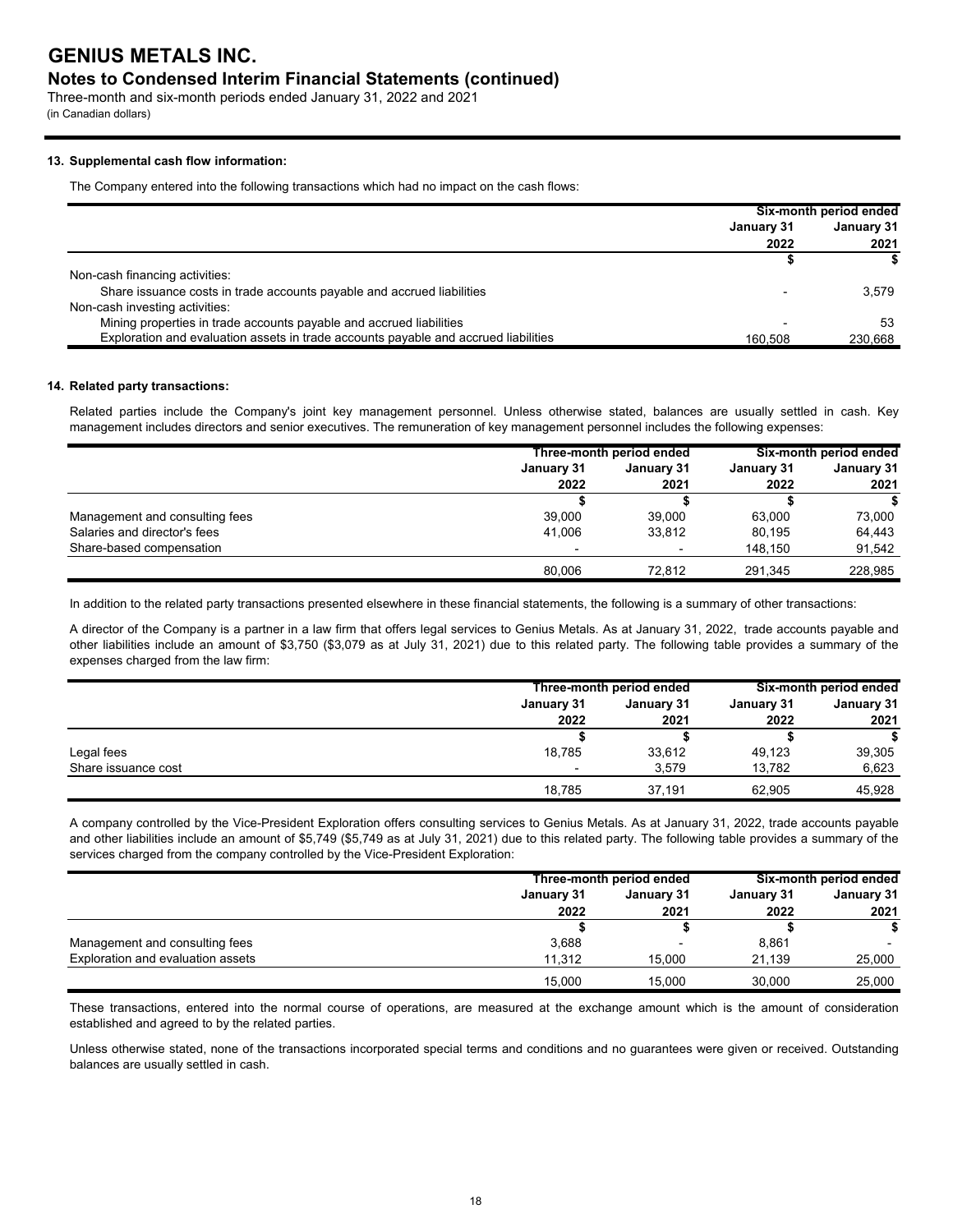## **Notes to Condensed Interim Financial Statements (continued)**

Three-month and six-month periods ended January 31, 2022 and 2021 (in Canadian dollars)

## **15. Financial assets and liabilities:**

The carrying amount and fair value of financial instruments presented in the statements of financial position related to the following classes of assets and liabilities:

|                                                |           | January 31 |          | July 31 |
|------------------------------------------------|-----------|------------|----------|---------|
|                                                |           | 2022       |          | 2021    |
|                                                | Carrying  | Fair       | Carrying | Fair    |
|                                                | amount    | value      | amount   | value   |
|                                                | \$        | \$         | \$       | \$      |
| <b>Financial assets</b>                        |           |            |          |         |
| Fair value through profit or loss (FVTPL)      |           |            |          |         |
| Marketable securities - Equities               | 10,000    | 10,000     | 13,750   | 13,750  |
|                                                | 10,000    | 10,000     | 13,750   | 13,750  |
| <b>Financial assets</b>                        |           |            |          |         |
| Amortized cost                                 |           |            |          |         |
| Cash and cash equivalents                      | 1,332,035 | 1,332,035  | 315,679  | 315,679 |
| Short-term investments                         | 30,000    | 30,000     | 15,000   | 15,000  |
|                                                | 1,362,035 | 1,362,035  | 330,679  | 330,679 |
| <b>Financial liabilities</b>                   |           |            |          |         |
| Amortized cost                                 |           |            |          |         |
| Trade accounts payable and accrued liabilities | 219,473   | 219,473    | 760,051  | 760,051 |
| Loan                                           | 35,198    | 35,198     | 32,803   | 32,803  |
|                                                | 254,671   | 254,671    | 792,854  | 792,854 |

The fair values of the marketable securities are \$10,000 as at January 31, 2022 (\$13,750 as at July 31, 2021) and are determined by using the closing price as at January 31, 2022 and July 31, 2021.

The fair values of the loans is \$35,198 as at January 31, 2022 (\$32,803 as at July 31, 2021) and is determined by using the estimated market rate hat the Company would have obtained for a similar financing.

The fair value of cash and cash equivalents, short-term investments and trade accounts payable and other liabilities is comparable to its carrying amount given the short period to maturity, i.e. the time value of money is not significant.

This hierarchy groups financial assets and liabilities into three levels based on the significance of inputs used in measuring the fair value of the financial assets and liabilities. The fair value hierarchy has the following levels:

- Level 1: quoted prices (unadjusted) in active markets for identical assets or liabilities at the reporting date;
- Level 2: inputs other than quoted prices included within Level 1 that are observable for the asset or liability, either directly (i.e. as prices) or indirectly (that is, derived from prices); and
- Level 3: inputs for the assets or liabilities that are not based on observable market data (unobservable inputs).

The level within which the financial asset or liability is classified is determined based on the lowest level of significant input to the fair value measurement.

|                                           |         |                          | January 31<br>2022 |
|-------------------------------------------|---------|--------------------------|--------------------|
|                                           | Level 1 | Level 2                  | Level 3            |
|                                           | Æ       |                          | \$                 |
| <b>Marketable securities</b>              |         |                          |                    |
| Fair value through profit or loss (FVTPL) | 10,000  | $\overline{\phantom{0}}$ |                    |
| Loan                                      |         |                          |                    |
| Amortized cost                            |         | 35,198                   |                    |
|                                           | 10,000  | 35,198                   |                    |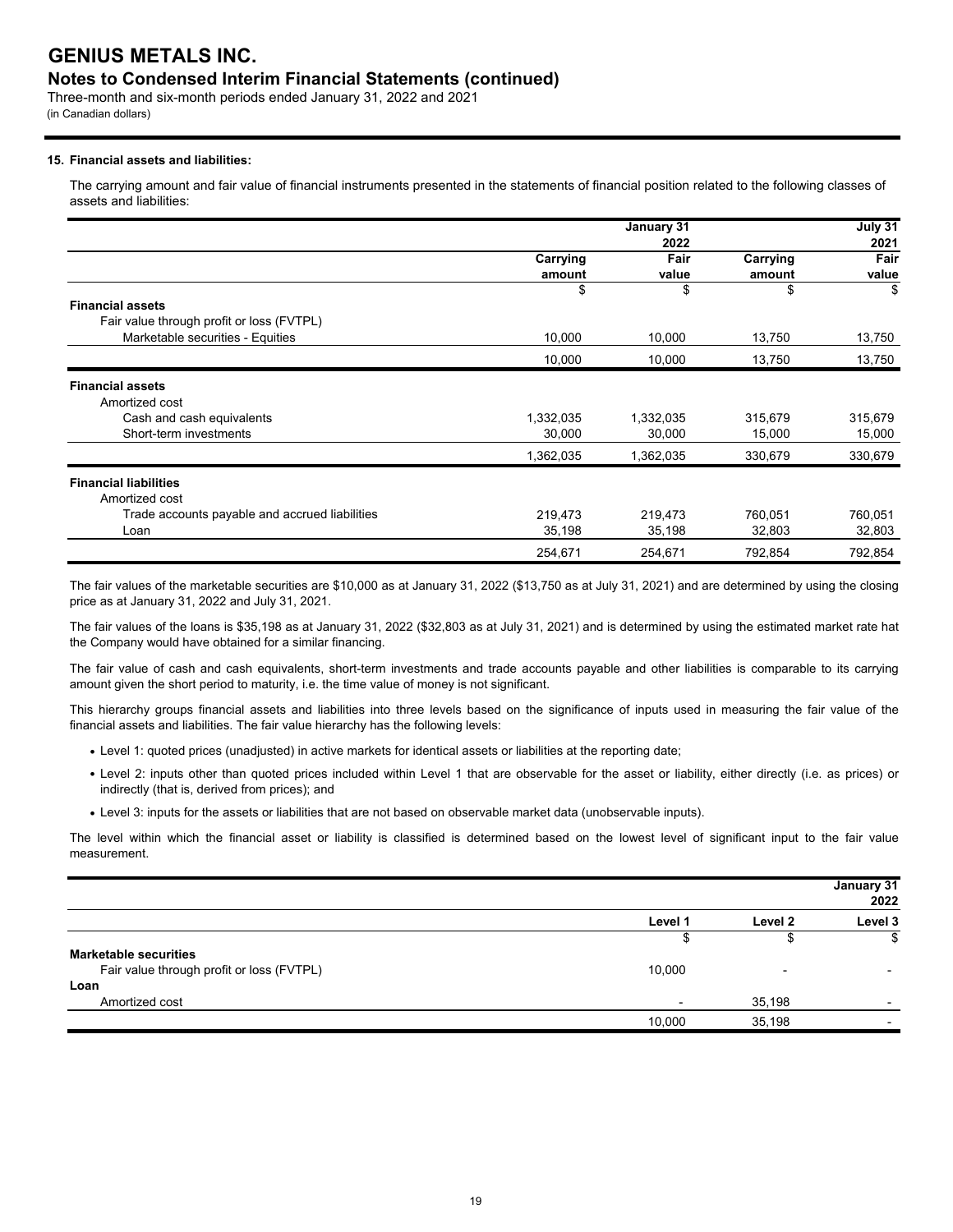## **Notes to Condensed Interim Financial Statements (continued)**

Three-month and six-month periods ended January 31, 2022 and 2021 (in Canadian dollars)

## **15. Financial assets and liabilities (continued):**

|                                           |                          |                | July 31<br>2021          |
|-------------------------------------------|--------------------------|----------------|--------------------------|
|                                           | Level 1                  | Level 2        | Level 3                  |
|                                           |                          | จ              | \$                       |
| <b>Marketable securities</b>              |                          |                |                          |
| Fair value through profit or loss (FVTPL) | 13,750                   | $\blacksquare$ | -                        |
| Loan                                      |                          |                |                          |
| Amortized cost                            | $\overline{\phantom{0}}$ | 32,803         | $\overline{\phantom{0}}$ |
|                                           | 13,750                   | 32,803         | $\overline{\phantom{0}}$ |

#### **16. Capital management policies and procedures:**

The Company considers the items included in equity as capital components.

The Company's capital management objectives are:

- to ensure the Company's ability to continue as a going concern;
- to increase the value of the assets of the business; and
- to provide an adequate return to shareholders of the Company.

These objectives will be achieved by identifying the right exploration projects, adding value to these projects and ultimately taking them through to production or sale and cash flow, either with partners or by the Company's own means.

The Company monitors capital on the basis of the carrying amount of equity. Capital for the reporting periods are presented in the statement of changes in equity.

The Company is not exposed to any externally imposed capital requirements except when the Company issues flow-through shares for which the amount should be used for exploration work. As at January 31, 2022, the Company has the obligation to incur \$713,812 in exploration expenditures no later than December 31, 2022 in order to comply with the requirements of flow-through private placement concluded in August 2021 (see Note 5).

The Company sets the amount of capital in proportion to its overall financing structure, i.e. equity and financial liabilities. The Company manages the capital structure and makes adjustments to it in the light of changes in economic conditions and the risk characteristics of the underlying assets. The Company finances its exploration and evaluation activities principally by raising additional capital either through private placements or public offerings. When financing conditions are not optimal, the Company may enter into option agreements or other solutions to continue its exploration and evaluation activities or may slow its activities until conditions improve. No changes were made in the objectives, policies and processes for managing capital during the reporting periods.

|        | January 31 | July 31   |
|--------|------------|-----------|
|        | 2022       | 2021      |
|        |            |           |
| Loan   | 35,198     | 32,803    |
| Equity | 5,633,058  | 3,458,233 |
|        | 5,668,256  | 3,491,036 |

## **17. Financial instrument risks:**

The Company is exposed to various risks in relation to financial instruments. The main types of risks the Company is exposed to are credit risk and liquidity risk.

The Company manages risks in close cooperation with the board of directors. The Company focuses on actively securing short-term to medium-term cash flows by minimizing the exposure to financial markets.

## **(a) Credit risk:**

Credit risk is the risk that the other party to a financial instrument fails to honour one of its obligations and, therefore, causes the Company to incur a financial loss.

The Company's maximum exposure to credit risk is limited to the carrying amount of financial assets at the reporting date.

The Company's management considers that all of the above financial assets that are not impaired or past due for each of the reporting dates are of good credit quality.

Credit risk of cash and cash equivalents and short-term investment is considered negligible, since the counterparty which holds the cash and cash equivalents is a reputable bank with excellent external credit rating.